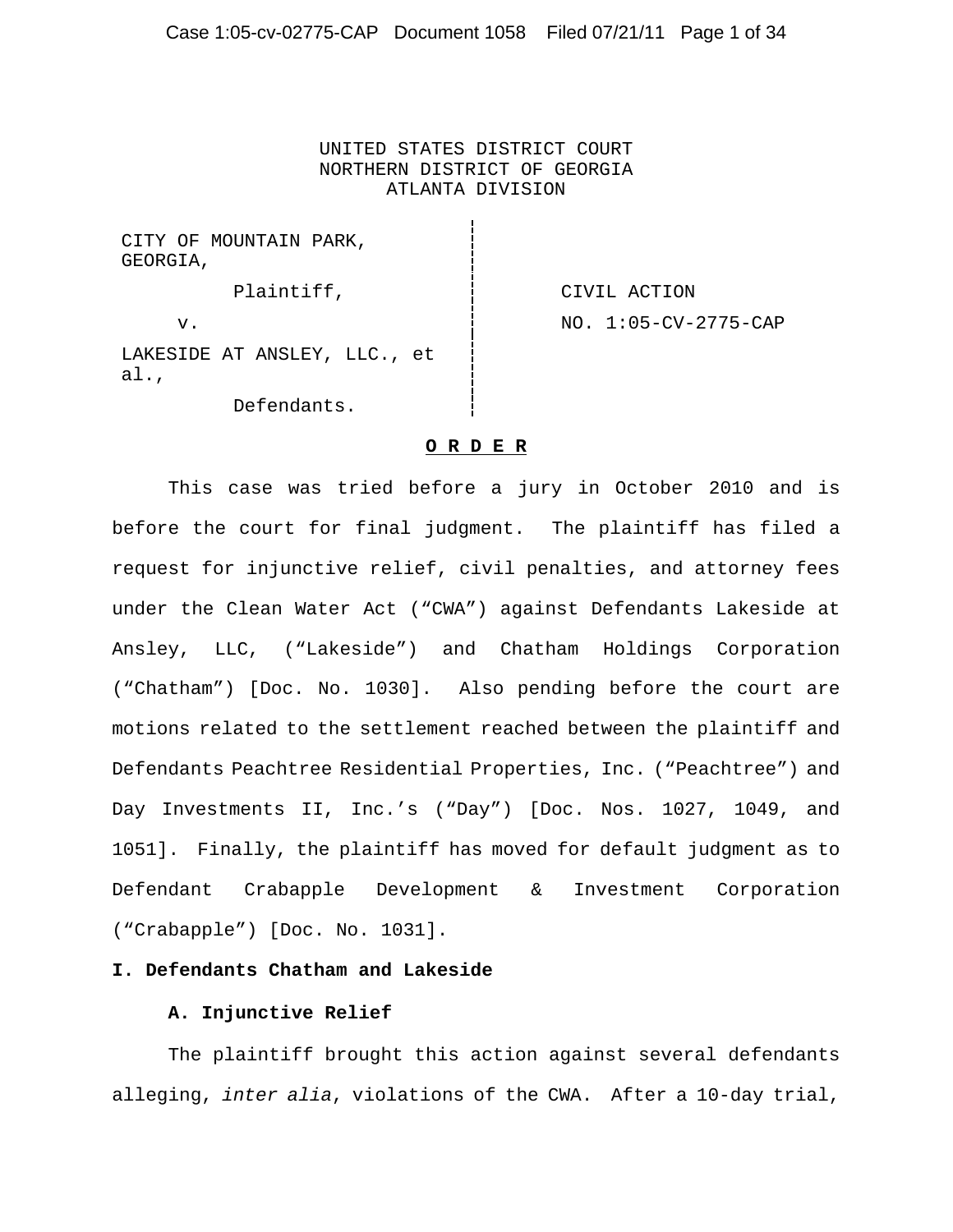# Case 1:05-cv-02775-CAP Document 1058 Filed 07/21/11 Page 2 of 34

the jury found that Lakeside and Chatham each had committed 17 days of violations of § 402 of the CWA. Section 402 of the CWA establishes the National Pollutant Discharge Elimination System ("NPDES") and authorizes the Administrator of the Environmental Protection Agency to issue permits under this system that allow the permit holder to discharge limited quantities of pollutants under prescribed conditions. 33 U.S.C. § 1342(a)(1). The jury found that Lakeside and Chatham, during development operations had violated their permits, which resulted in pollutants being discharged into the plaintiff's lakes and streambeds. 33 U.S.C. § 1365(a) provides, "[A] successful suit may result in the award of injunctive relief and the imposition of civil penalties payable to the United States Treasury." Friends of the Earth, Inc. v. Gaston Copper Recycling Corp., 204 F.3d 149, 152 (4th Cir. 2000).

The United States Supreme Court has held that the CWA "permits the district court to order that relief it considers necessary to secure prompt compliance with the Act." Weinberger v. Romero-Barcelo, 456 U.S. 305, 320 (1982); see also Crutchfield v. U.S. Army Corps of Engineers, 192 F.Supp.2d 444, 452 (E.D. Va. 2001) ("It is . . . well-settled that, upon a proper showing, an injunction is appropriate to remedy violations of the CWA. . . ."). The Supreme Court has further stated, "We read the [CWA] as

-2-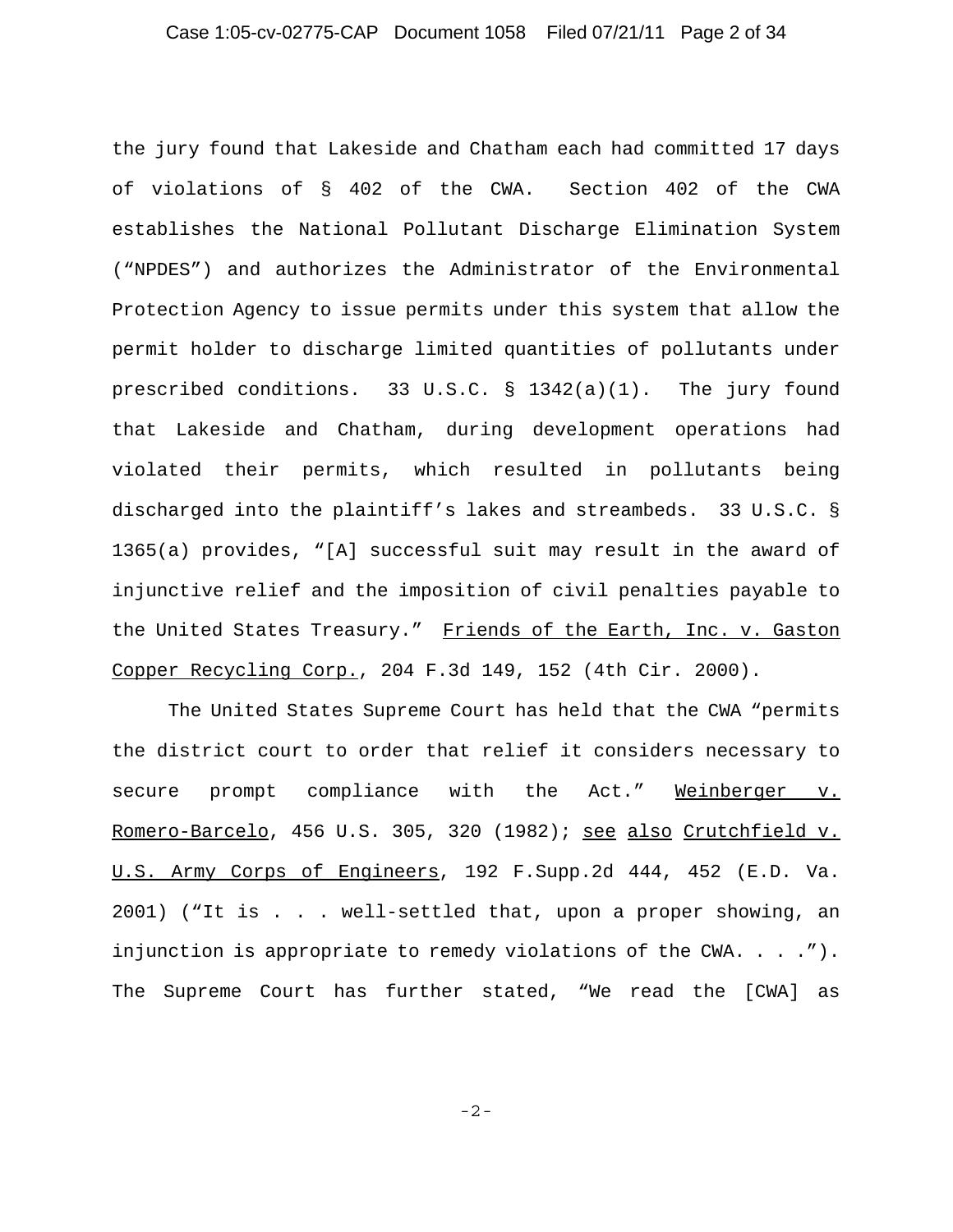# Case 1:05-cv-02775-CAP Document 1058 Filed 07/21/11 Page 3 of 34

permitting the exercise of a court's equitable discretion . . . ." Romero-Barcelo, 456 U.S. at 318.

In this case, the plaintiff seeks a remedial injunction that would require Lakeside and Chatham to restore the aquatic ecosystems within Mountain Park. The plaintiff proposes three options for the physical removal of the sediment from Lakes Cherful and Garrett and the creek channels entering Lake Garrett. Alternatively, the plaintiff requests that the court order Lakeside and Chatham to allocate an amount of money consistent with one of the proposed options for removal of the sediment in the lakes and to restore the creek channels.

The proposals by the plaintiff are unreasonable. Given the evidence at trial regarding the historic amounts of sediment in the plaintiff's lakes, placing the responsibility on the defendants of this lawsuit for removing all the sediment is inequitable. Furthermore, in light of the jury's findings regarding negligence and causation by defendants other than Lakeside and Chatham, responsibility for at least some portion of the sediment in the plaintiff's lakes is attributable to other defendants (who did not violate the CWA). Finally, the finding by the jury of a mere 17 days of violations by Lakeside and Chatham when the plaintiff sought a finding of 3,514 days indicates the jury believed that Lakeside and Chatham's contribution to be a mere fraction of what

-3-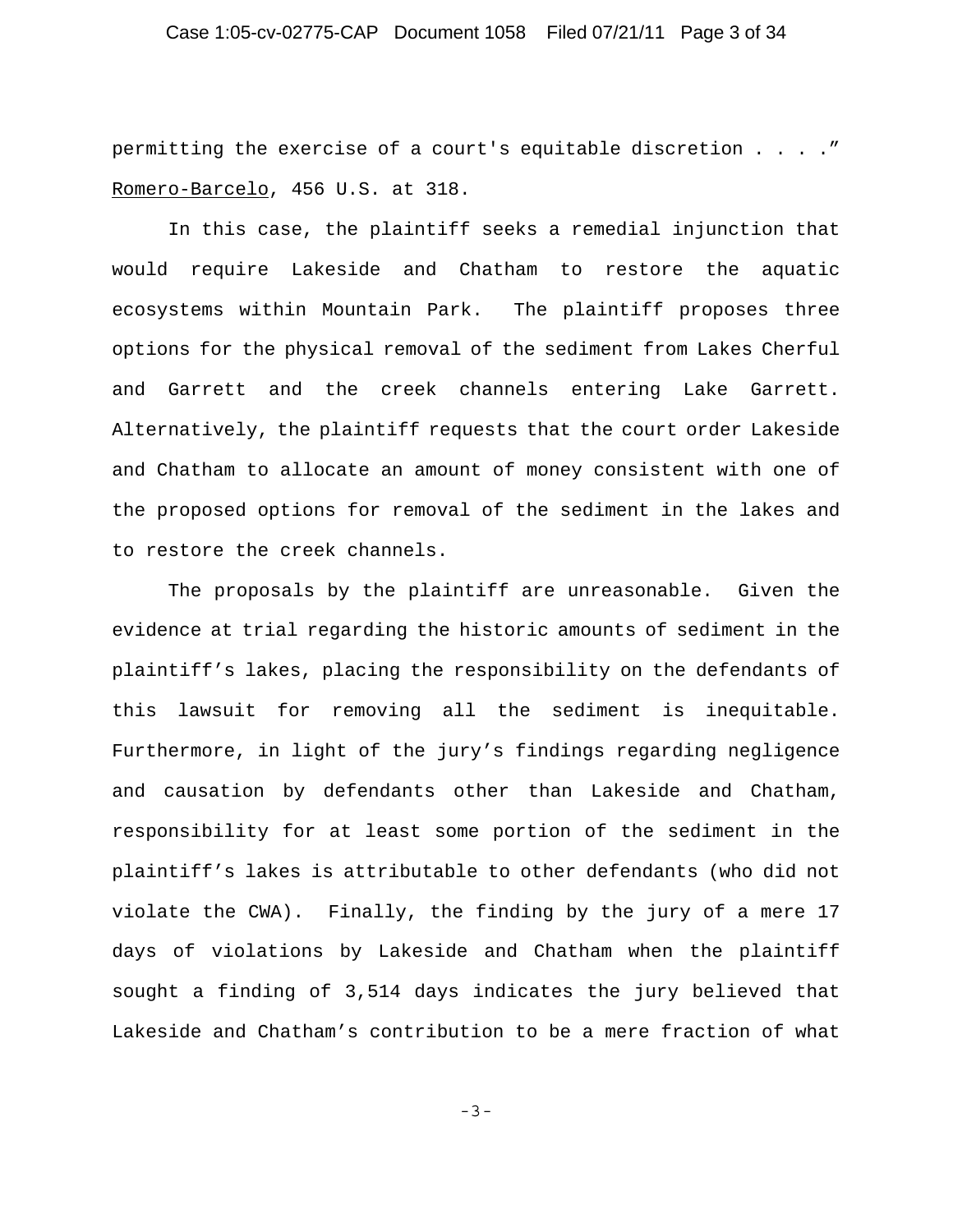## Case 1:05-cv-02775-CAP Document 1058 Filed 07/21/11 Page 4 of 34

was alleged by the plaintiff. The 17-day finding is even more compelling for the conclusion that the jury believed the violations of the CWA had ended at some point prior to the trial rather than continuing until the sediment was removed as the plaintiff contended.

In light of the factors identified above, the injunctive relief proposed by the plaintiff–-requiring Lakeside and Chatham to clean up the entirety of the sediment in the lakes and stream beds or pay to have this done--does not serve the purpose identified by the Supreme Court, which is to secure prompt compliance with the CWA. Moreover, fashioning an appropriate remedial injunction against Lakeside and Chatham, such as requiring removal of an amount of sediment that is proportionate to 17 days of CWA violations, is impractical. Accordingly, the court DENIES the plaintiff's request for injunctive relief.

#### **B. Civil Penalties**

33 U.S.C. § 1319(d) provides in relevant part:

Any person who violates . . . section 1342 of this title . . . shall be subject to a civil penalty not to exceed \$25,000 per day for each violation. In determining the amount of a civil penalty the court shall consider the seriousness of the violation or violations, the economic benefit (if any) resulting from the violation, any history of such violations, any good-faith efforts to comply with the applicable requirements, the economic impact of the penalty on the violator, and such other matters as justice may require.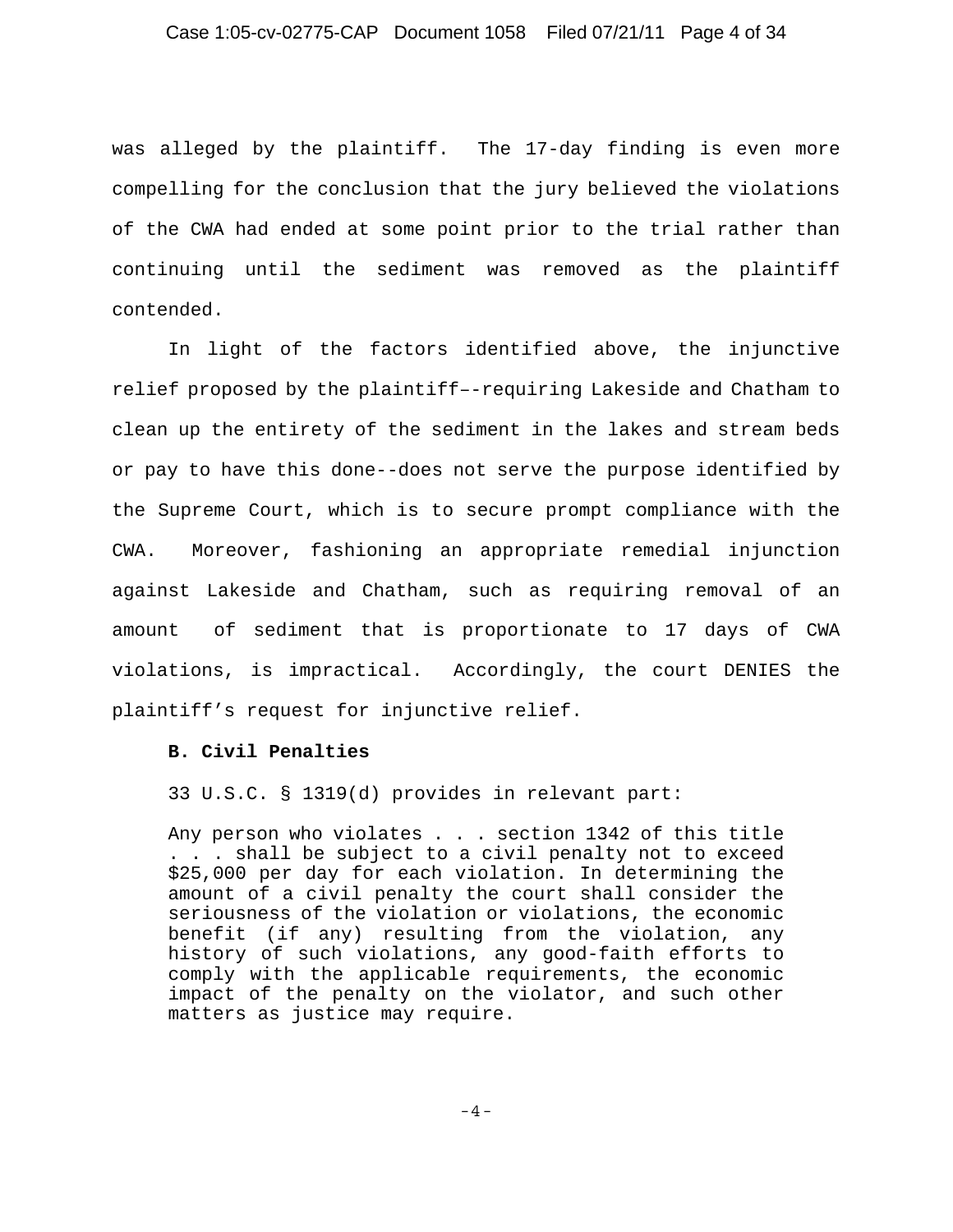## Case 1:05-cv-02775-CAP Document 1058 Filed 07/21/11 Page 5 of 34

Therefore, this court must determine the amount of daily penalty to be imposed against Lakeside and Chatham for the 17 days of violation of the CWA. The Eleventh Circuit has instructed:

[T]he district court should first determine the maximum fine for which Tyson may be held liable. If it chooses not to impose the maximum, it must reduce the fine in accordance with the factors spelled out in section 1319(d), clearly indicating the weight it gives to each of the factors in the statute and the factual findings that support its conclusions.

Atlantic States Legal Foundation, Inc. v. Tyson Foods, Inc., 897 F.2d 1128, 1142 (11th Cir. 1990). The parties agree that the maximum penalty per violation per day for violations committed between January 20, 1997, and March 15, 2004, was \$27,500; for violations committed between March 16, 2004, and February 11, 2009, the maximum penalty was  $$32,500.$  See 40 C.F.R. § 19.4 (2009). While the jury in this case did not specify when the 17 days of violations occurred, the jury did find that the CWA violation was ongoing as of October 26, 2005. Therefore, the court will utilize the daily maximum of \$32,500 for the civil penalties at issue here. As such the maximum civil penalty that could be imposed against Lakeside and against Chatham is \$552,500 each.

### **1. Seriousness**

In evaluating the seriousness of the CWA violations by Lakeside and Chatham, the court finds persuasive the reasoning of the Hawaii District Court in employing the following factors: "(1)

-5-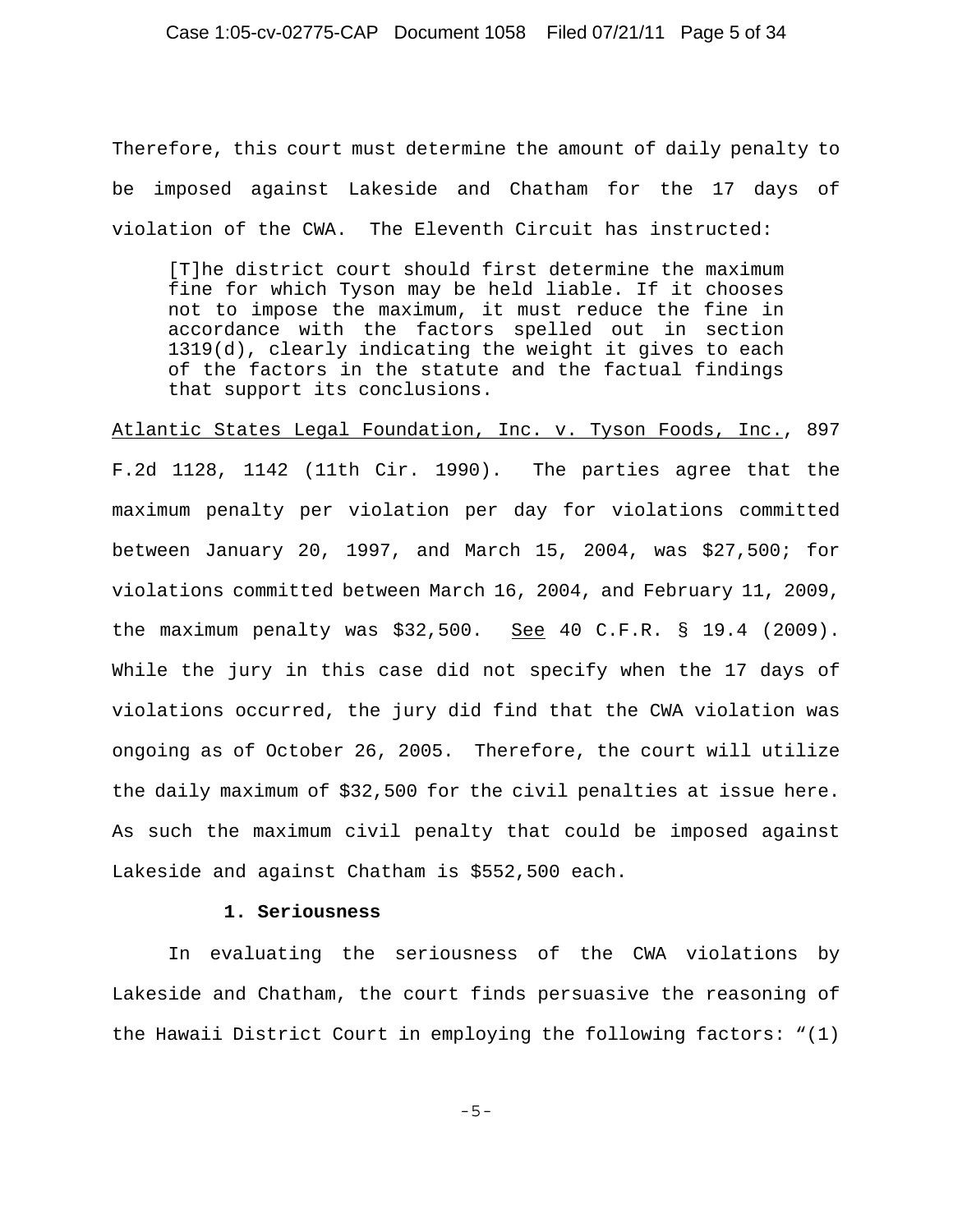## Case 1:05-cv-02775-CAP Document 1058 Filed 07/21/11 Page 6 of 34

the number of violations; (2) the duration of noncompliance; (3) the significance of the violation (degree of exceedance and relative importance of the provision violated); and (4) the actual or potential harm to human health and the environment." Hawaii's Thousand Friends v. City and County of Honolulu, 821 F.Supp. 1368, 1383 (D. Haw. 1993).

The jury found that Lakeside and Chatham had violated § 402 of the CWA in three ways: (1) by discharging pollutants in violation of their permits, (2) by failing to properly design, implement, and/or maintain the appropriate Best Management Practices to prevent and minimize erosion and sedimentation, and (3) by discharging storm water in violation of Georgia's water quality standards in violation of their permits. The jury specifically found that Lakeside and Chatham **had not**: (1) violated their permits by discharging storm water with a turbidity of greater than 25 NTUs when Best Management Practices were not in place, (2) failed to adhere to specific engineering principles including the protection of adjoining properties and the preservation of stream buffer in violation of their permits, (3) discharged dredged and/or fill materials into the waters or wetlands without a permit, or (4) designed, built, and maintained a structure or infrastructure, or impoundment requiring rock, sand, dirt, or other material for its

-6-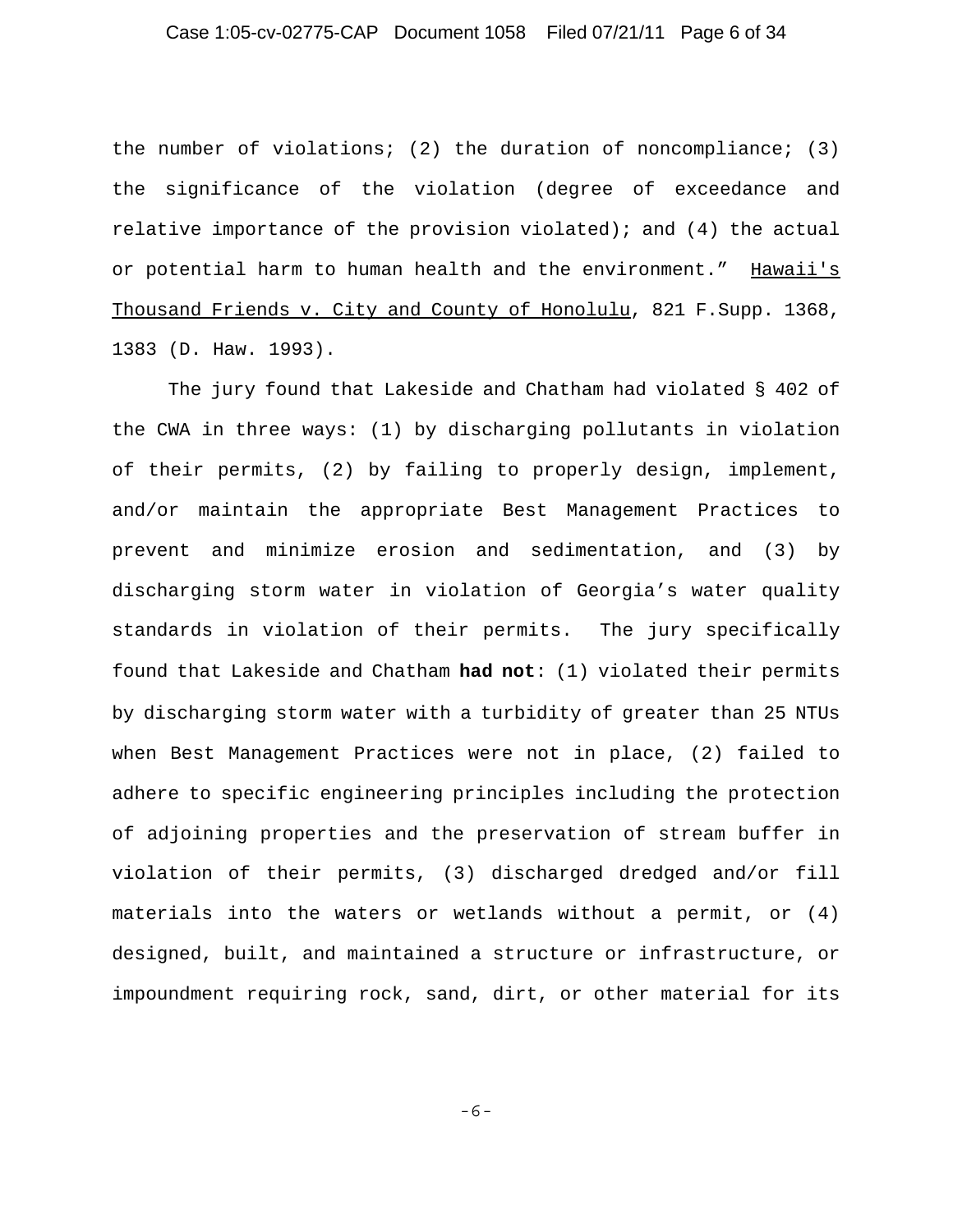# Case 1:05-cv-02775-CAP Document 1058 Filed 07/21/11 Page 7 of 34

construction in the waters without a permit. Thus, the number of violations by Lakeside and Chatham is relatively small.

As to the duration of the violations, the jury found 17 days of violations when the plaintiff had sought a finding of more than 3,000 days. Therefore, the duration was exceedingly short.

In determining the significance of the violation, the court will incorporate the final consideration suggested by the Hawaii District Court: the actual or potential harm to human health and the environment. There was no potential or actual harm to human health in this case. Additionally, the harm to the lakes and streambeds at issue here is almost completely aesthetic in nature. Importantly, the harm is not permanent. Therefore, the court finds the significance of the violations by Lakeside and Chatham to be very small.

The court believes that the seriousness of violations of the CWA should be afforded great weight in determining the amount of civil penalties to impose. In summing up the findings under the prongs of the Hawaii District Court's test for seriousness, the court finds the limited violations by Lakeside and Chatham to be very low on the seriousness scale.

## **2. Economic Benefit**

 "Insuring that violators do not reap economic benefit by failing to comply with the statutory mandate is of key importance

-7-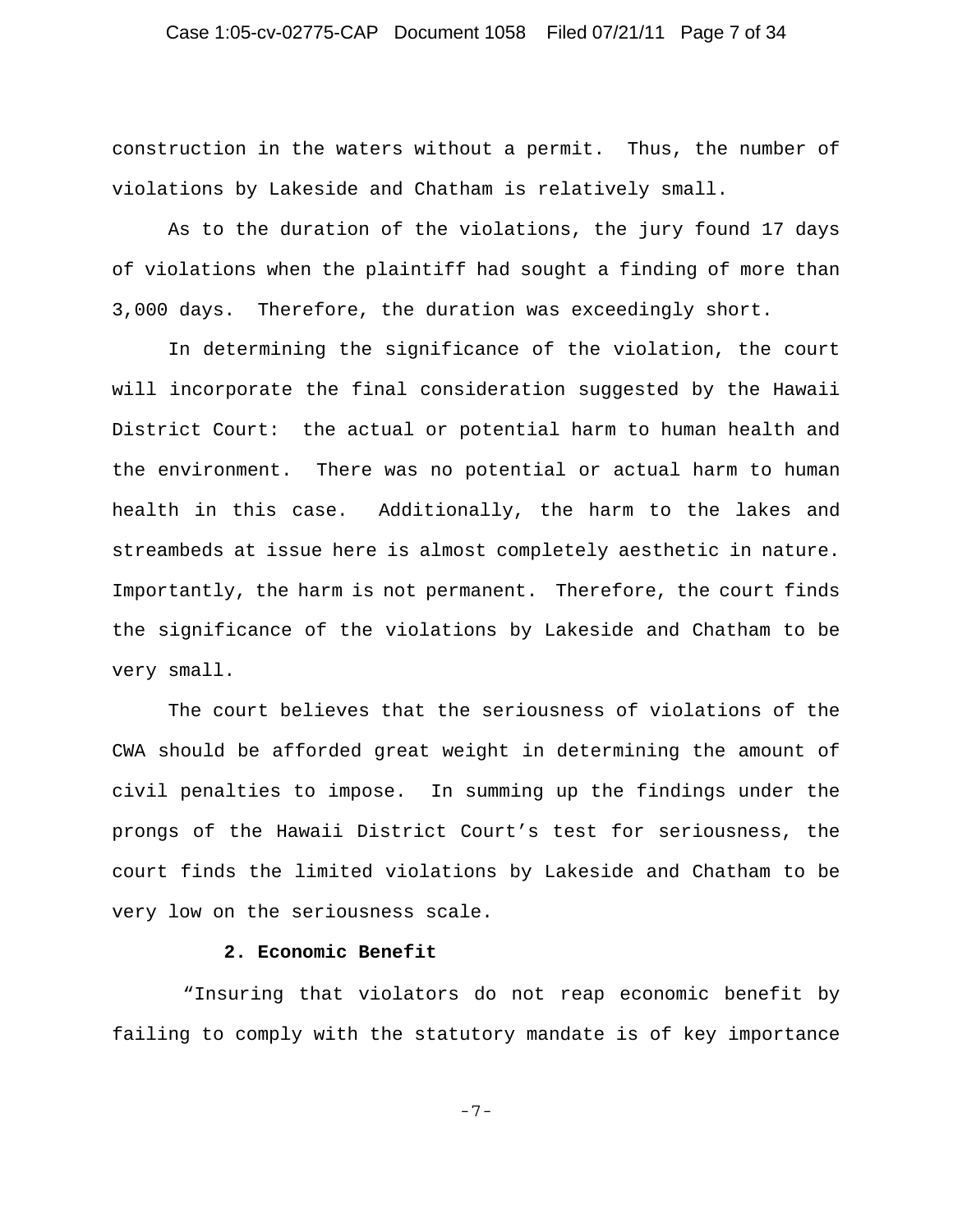# Case 1:05-cv-02775-CAP Document 1058 Filed 07/21/11 Page 8 of 34

if the penalties are to successfully to deter violations." Atlantic States, 897 F.2d at 1141. In other words, courts consider the economic benefit a violator receives as a factor in assessing civil penalties in order to prevent the violator from profiting from its wrongdoing. See United States v. Municipal Authority of Union Township, 150 F.3d 259, 265 (3rd Cir. 1998).

There is no evidence to allow the court to make a precise measurement of the economic benefit that was derived by Lakeside and Chatham through the three violations of the CWA that lasted for 17 days. The court can assume that there would have been increased costs for the developers to fully comply with their permits. However, given the short duration of the violations, the economic benefit would have been very small.

Because the court cannot precisely determine economic benefit received by Lakeside and Chatham, this factor weighs only slightly in the analysis to calculate the appropriate civil penalty.

#### **3. History**

"In determining the 'history of such violations,' courts consider the duration of defendants' current violations, whether defendants have committed similar violations in the past, and the duration and nature of all of the violations, including whether the violations are perpetual or sporadic." United States v. Smithfield Foods, Inc., 972 F.Supp. 338, 349 (E.D. Va. 1997). As set forth

-8-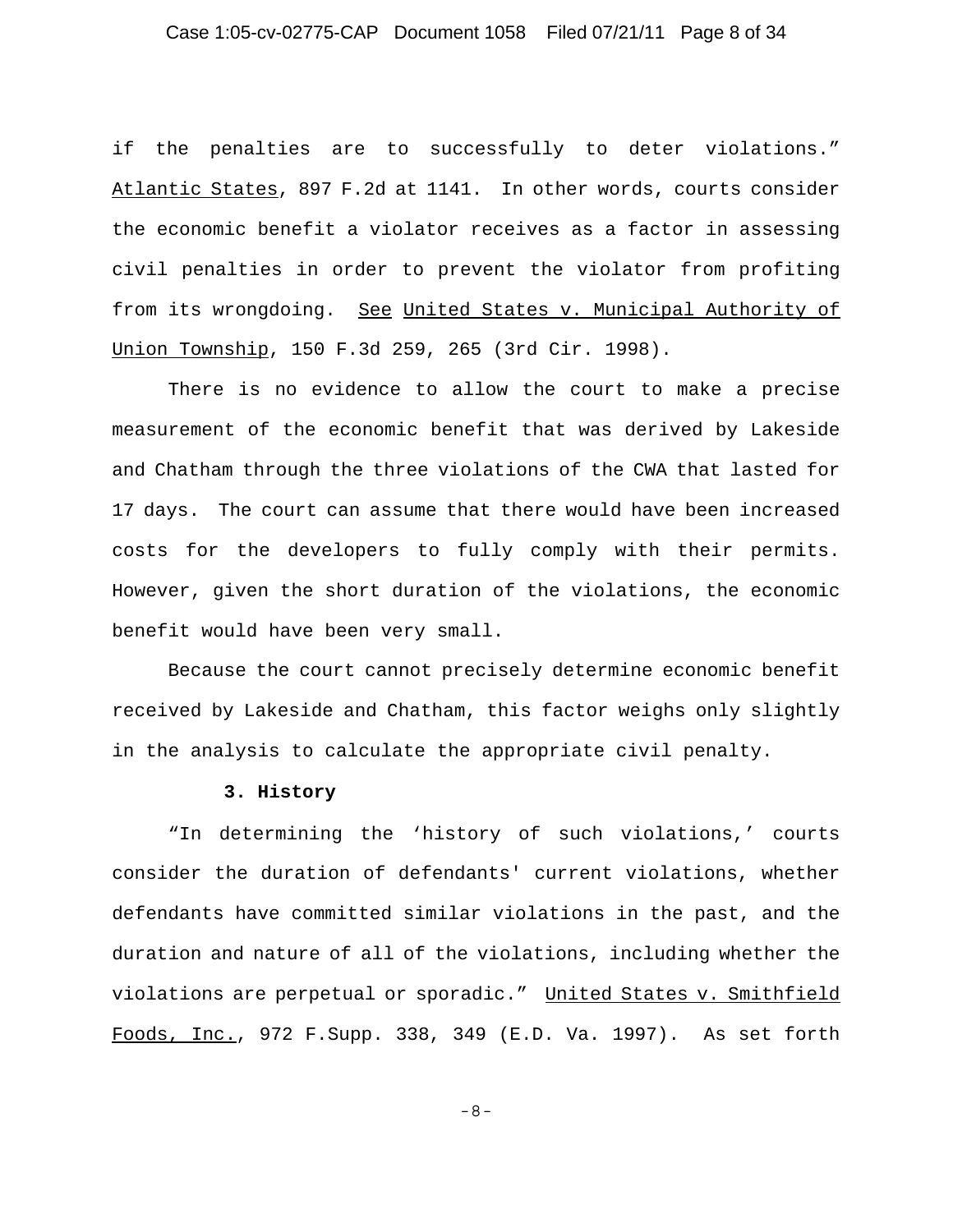# Case 1:05-cv-02775-CAP Document 1058 Filed 07/21/11 Page 9 of 34

above, the duration of the violations by Lakeside and Chatham was a fractional amount of what the plaintiff alleged; despite years of ongoing construction at the development, the jury found Lakeside and Chatham had violated the CWA for only 17 days. Furthermore, there is no evidence that these defendants had committed similar violations in the past.

The duration and past violations by Lakeside and Chatham are almost nil. Thus, the history factor in setting an amount for civil penalties suggests a very low penalty. However, in light of the fact that developers often create new corporate entities for each development undertaken, the court does not give the history prong heavy weight in this analysis.

## **4. Good-Faith Effort**

"Whether defendants took any actions to decrease the number of violations or made efforts to mitigate the impact of their violations on the environment must be also considered when the court is determining the appropriate penalty for permit violations." Smithfield, 972 F.Supp. at 349-50. In this case, there is a great deal of evidence to demonstrate the good faith of Lakeside and Chatham. For example, representatives from Lakeside and Chatham met with residents of the City of Mountain Park prior to the start of development to address sedimentation concerns; Lakeside and Chatham hired an independent company to perform NPDES monitoring and to inspect the Best Management Practices in the

-9-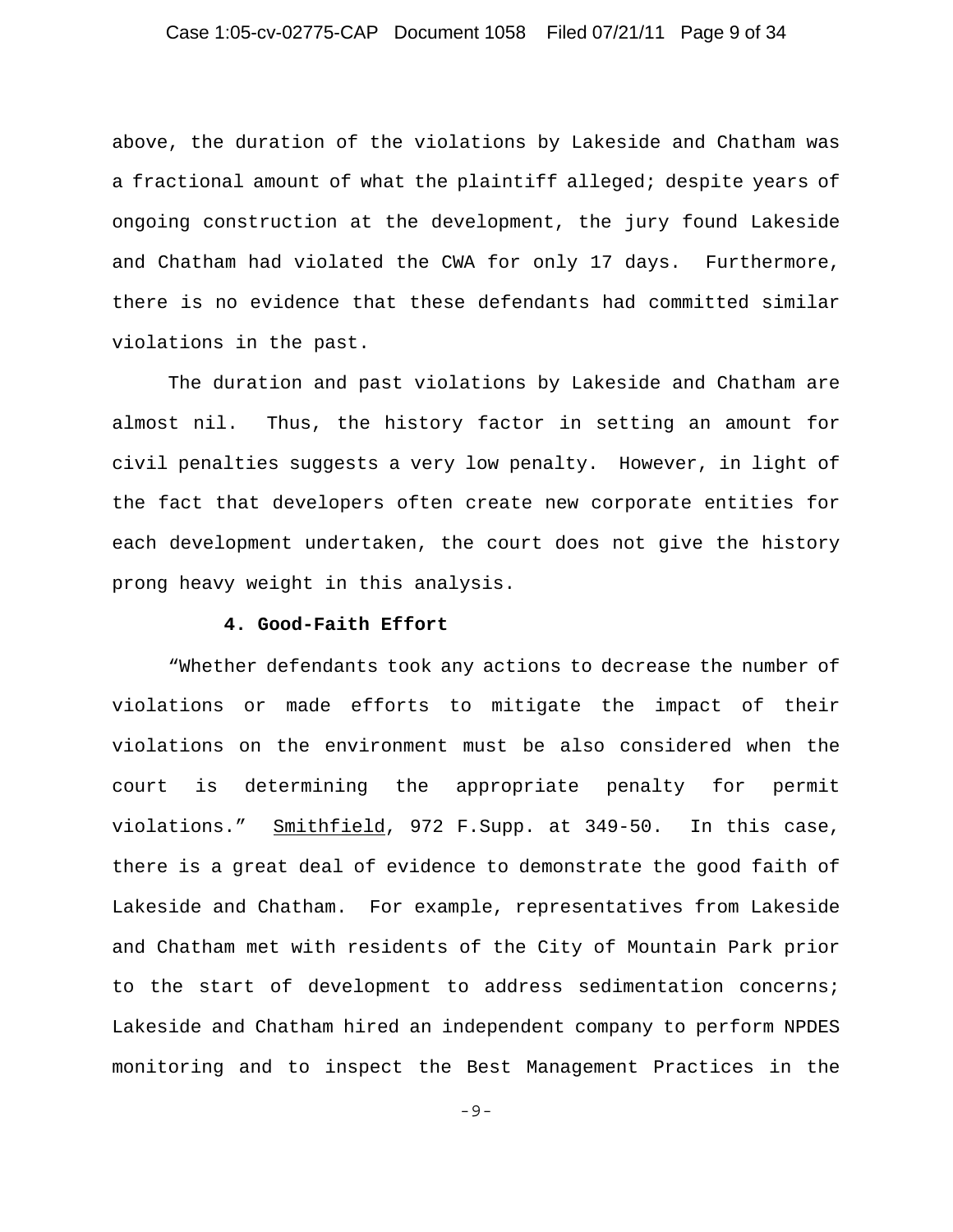## Case 1:05-cv-02775-CAP Document 1058 Filed 07/21/11 Page 10 of 34

subdivision; and Lakeside and Chatham accepted responsibility for the Lake Cherful cove incident of January 17, 2004, and were committed to cleaning up the cove until the plaintiff filed suit.

Given the plethora of evidence of Lakeside and Chatham's good faith efforts to comply with the CWA and clean up the incident for which it accepted responsibility, this factor weighs heavily in favor of reduced penalties.

#### **5. Economic Impact**

Where a violator cannot show that a penalty will have a ruinous effect, the economic impact factor under Section 309(d) will not reduce the penalty. United States v. Gulf Park Water Co., 14 F.Supp.2d 854, 868 (S.D. Miss. 1998). On the other hand, where a defendant does demonstrate that an economic penalty will jeopardize its continued operation, the factor will weigh in favor of a reduction of the penalty. Here, there is evidence to establish that neither Lakeside nor Chatham has any assets. Lakeside was created solely to develop and sell lots at the Lakeside at Ansley subdivision and has had no income since 2005. Chatham served as the operating entity for the Chatham family businesses. However, because of the current economic downturn, the Chatham companies are not actively developing property at this time. Furthermore, a federal tax lien was filed against Chatham on September 3, 2010, in the amount of \$122,749.77. The company does not have the assets available to satisfy the lien.

-10-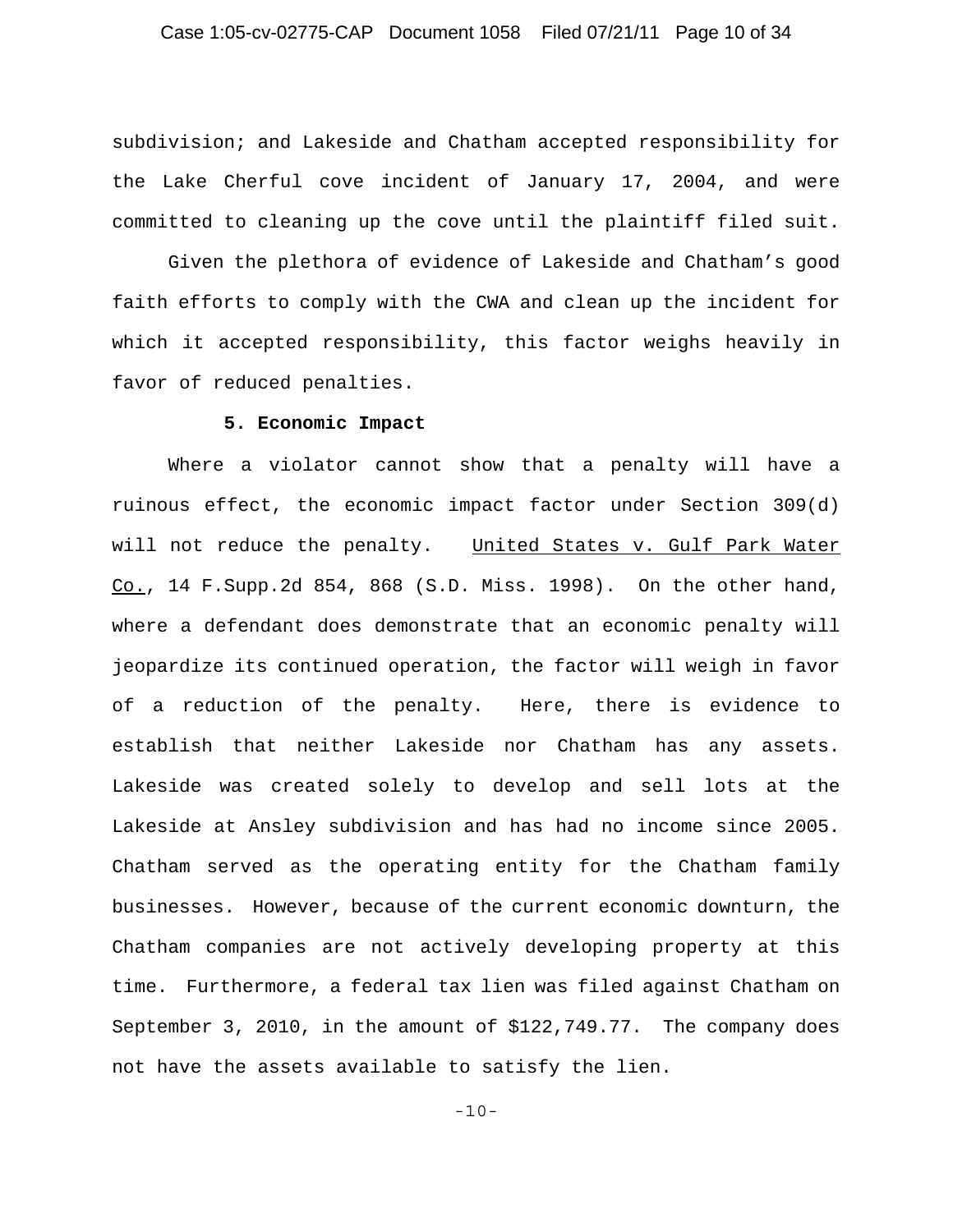Because Lakeside and Chatham have no assets, any penalty would have a severe economic impact on the business entities. Accordingly, this factor weighs heavily in favor of a reduction in the civil penalty.

### **6. Other Factors**

The court finds no other factors relevant in determining the amount of civil penalties against Lakeside and Chatham.

#### **7. Conclusion**

In balancing the factors discussed above, the court finds the daily civil penalty should be reduced from \$32,500 to \$1,500 for both Lakeside and Chatham. Accordingly, each of these defendants shall pay to the United States Treasury \$25,500.

### **C. Attorney Fees under the CWA**

The CWA provides, "The court, in issuing any final order in any action brought pursuant to this section, may award costs of litigation (including reasonable attorney and expert witness fees) to any prevailing or substantially prevailing party, whenever the court determines such award is appropriate." 33 U.S.C. § 1365(d). The Eleventh Circuit has held, "The award of fees is within the discretion of the district court; however, the sound exercise of that discretion will not allow the court to deny fees and costs absent good cause." Tyson Foods, 897 F.2d 1128, 1143 (11th Cir. 1990).

-11-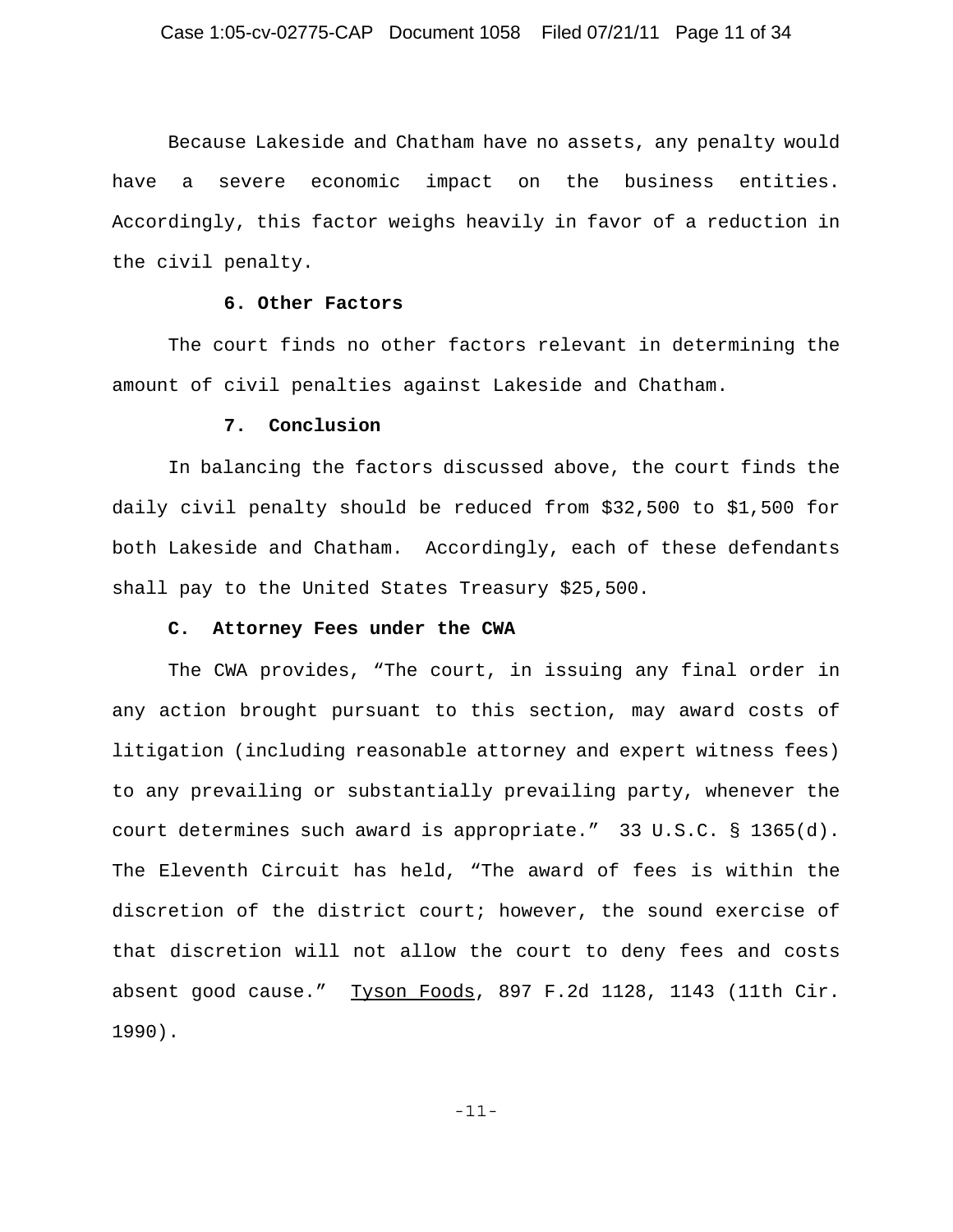The plaintiff argues, and the court agrees, that the "overriding purpose of allowing the recovery of attorney's fees under the CWA is to encourage private enforcement of federal environmental statutes." [Doc. No. 1030 at 51 (citing Tyson Foods, 897, F.2d at 1143 and Loggerhead Turtle v. The County Council of Valusia County, Florida, 307 F.3d 1318, 1325 (11th Cir. 2002))]. In other words, the fee-shifting provision is a method by which Congress encourages private citizens to share the burden of attaining the underlying goals of environmental laws. The CWA was enacted "to restore and maintain the chemical, physical, and biological integrity of the nation's waters." 33 U.S.C. § 1251(a).

In this case, the jury found that Lakeside and Chatham had violated their permits, resulting in the discharge of pollutants into the plaintiff's lakes and streambeds for a total of 17 days. There was evidence at trial that Lakeside and Chatham became aware of an incident that resulted in sediment being deposited in the plaintiff's lakes and streambeds and immediately sought access to the waters in order to clean up the discharged sediment. Rather than cooperate with these clean-up efforts, the plaintiff filed this lawsuit and foreclosed the ability of Lakeside and Chatham to take remedial action. Thus, the plaintiff's actions in this case, with respect to Lakeside and Chatham, actually thwarted the underlying goals of the CWA. Furthermore, Lakeside and Chatham each made an Offer of Judgment to the plaintiff in the amount of

-12-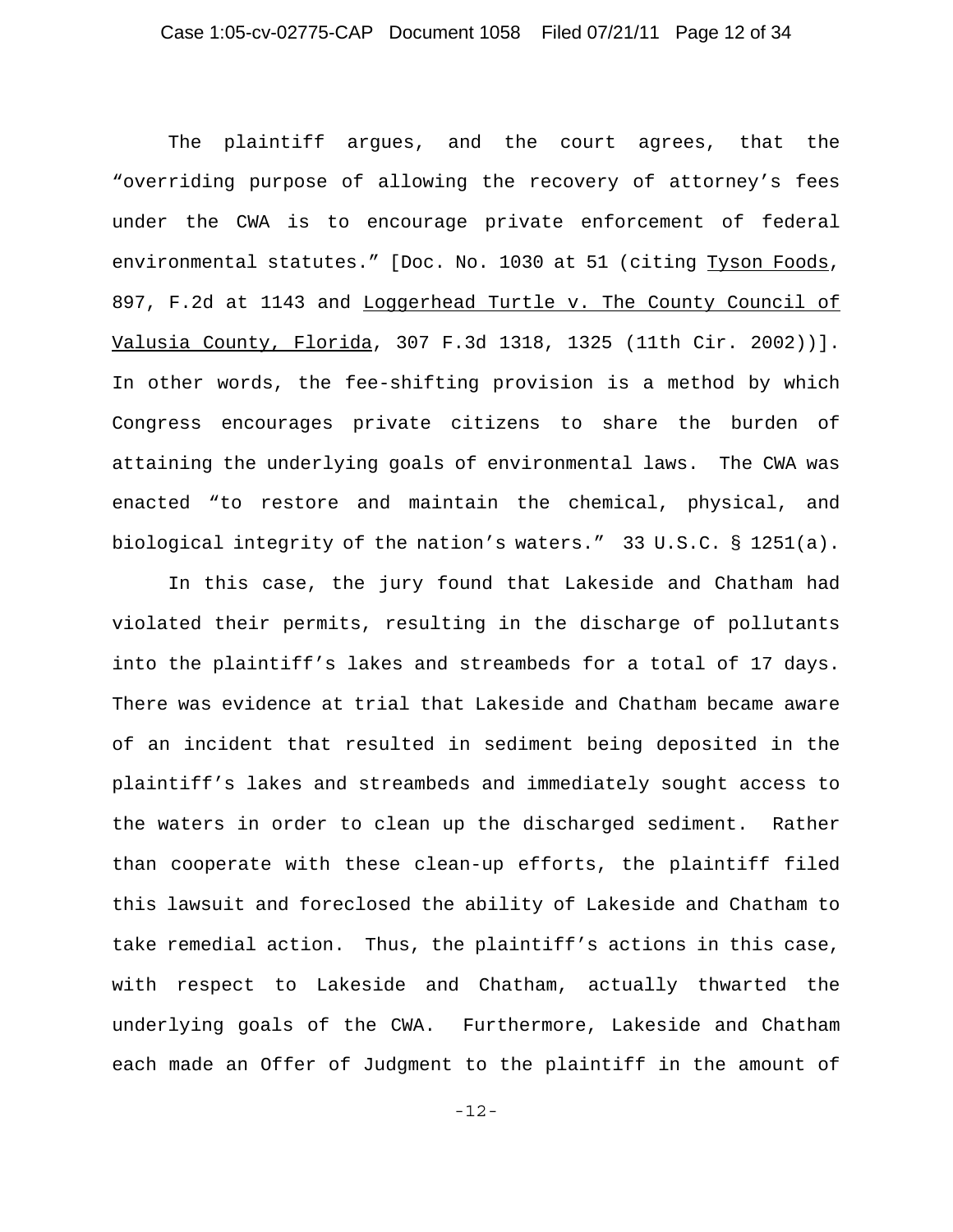\$50,000 on February 27, 2008, well before the 5-day Daubert hearing and the  $10$ -day trial.<sup>1</sup> The plaintiff refused the offers and continued to litigate. These factors lead the court to find that the plaintiff's goal in this lawsuit was in great part for monetary profit rather than the advancement of the goals of the CWA. Thus, there is good cause to deny fees and costs to the plaintiff. Accordingly, the request for costs and fees is DENIED.

### **D. Apportionment of Damages**

The jury awarded nominal damages against Lakeside and Chatham in the amount of \$17,500 each. These damages were for "the invasion of Plaintiff's property rights." Verdict Form at 23 [Doc. No. 1022]. With regard to Lakeside and Chatham, the jury found that these entities had invaded the plaintiff's property rights through nuisance, continuing trespass, negligence per se, and violation of riparian rights. Verdict Form at 14-19 [Doc. No. 1022]. As to the assessment of fault, the jury found that the plaintiff was 80.5% at fault and that Lakeside and Chatham were each 6% at fault. Verdict Form at 21 [Doc. No. 1022]. Under Georgia's apportionment of damages statute, the plaintiff shall not

<sup>1</sup> In the reply brief, the plaintiff contends that Rule 68 regarding Offer of Judgment is not applicable to citizen suits under the CWA. The plaintiff cites cases from other jurisdictions in support of this argument. Because the consideration of the Offers of Judgment by this court are not in the context of applying Rule 68, the court finds that cases from other circuits are not applicable.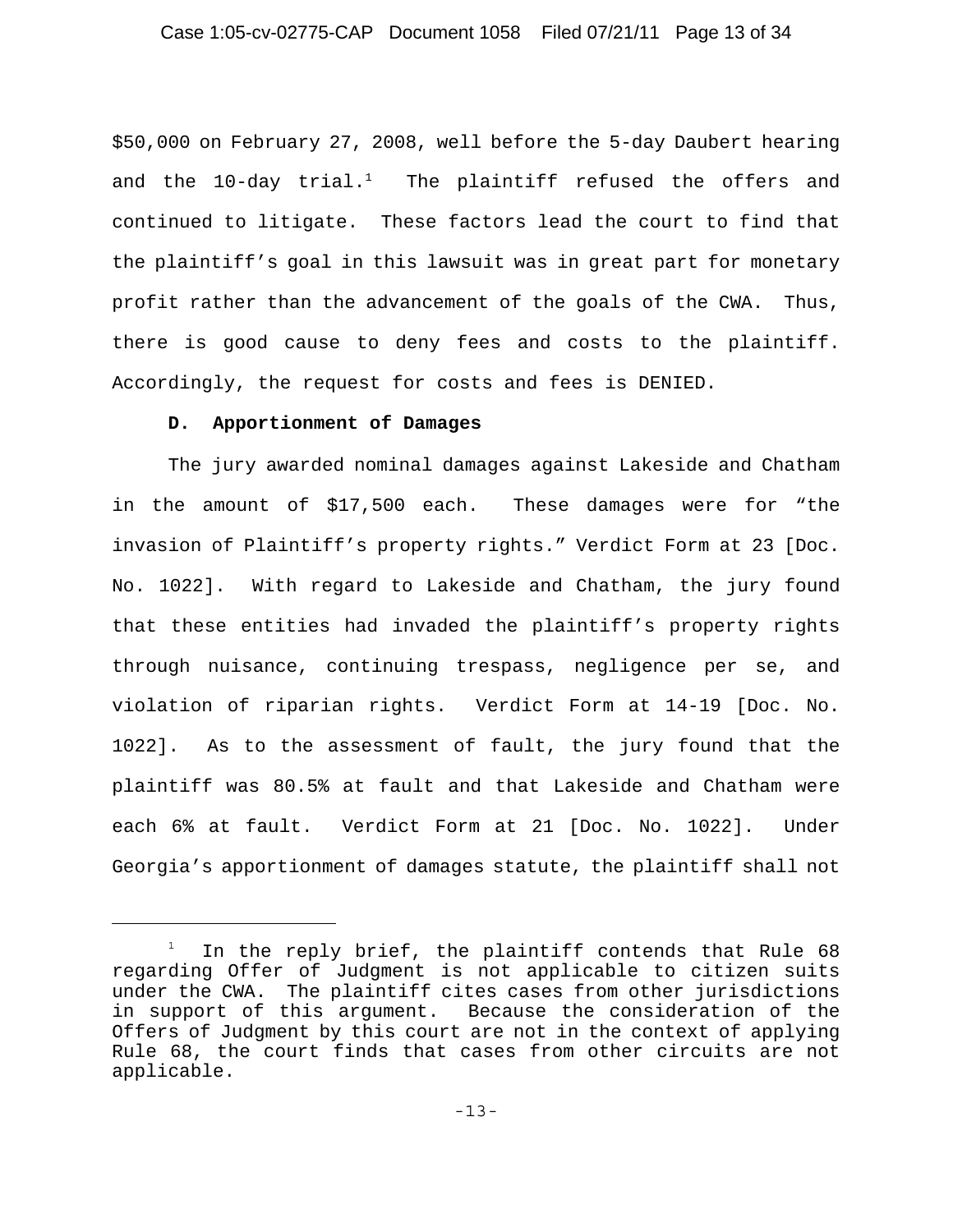be entitled to receive any damages if the plaintiff is 50 percent or more responsible for the injury or damages. O.C.G.A. § 51-12- 33(g). Because the jury determined that the plaintiff was more than 50 percent responsible for the damages in this case, the plaintiff is not entitled to receive the nominal damages assessed by the jury.

## **E. Sanctions**

In March 2008, the court granted a motion for sanctions against the plaintiff for discovery abuses. At the court's instruction, defense counsel filed affidavits documenting the attorney fees incurred as a result of the plaintiff's conduct [Doc. No. 518]. The plaintiff filed an objection to fee request submitted by defense counsel [Doc. No. 538]. The court chose to await conclusion of the case-in-chief before determining the amount of fees that will be awarded to the defendants. Given that the case is now at the final judgment stage, the court will include its ruling on the fee request herein.

In the order granting sanctions, the court ordered the plaintiff to reimburse the defendants for the following expenses:

(1) any costs associated with cancelling the depositions scheduled to begin on August 27, 2007, including but not limited to court reporter fees, airline ticket cancellation fees, or hotel reservation cancellation penalties; (2) the attorney's fees and costs incurred arranging and participating in the August 27, 2007, telephone conference with the court; and

-14-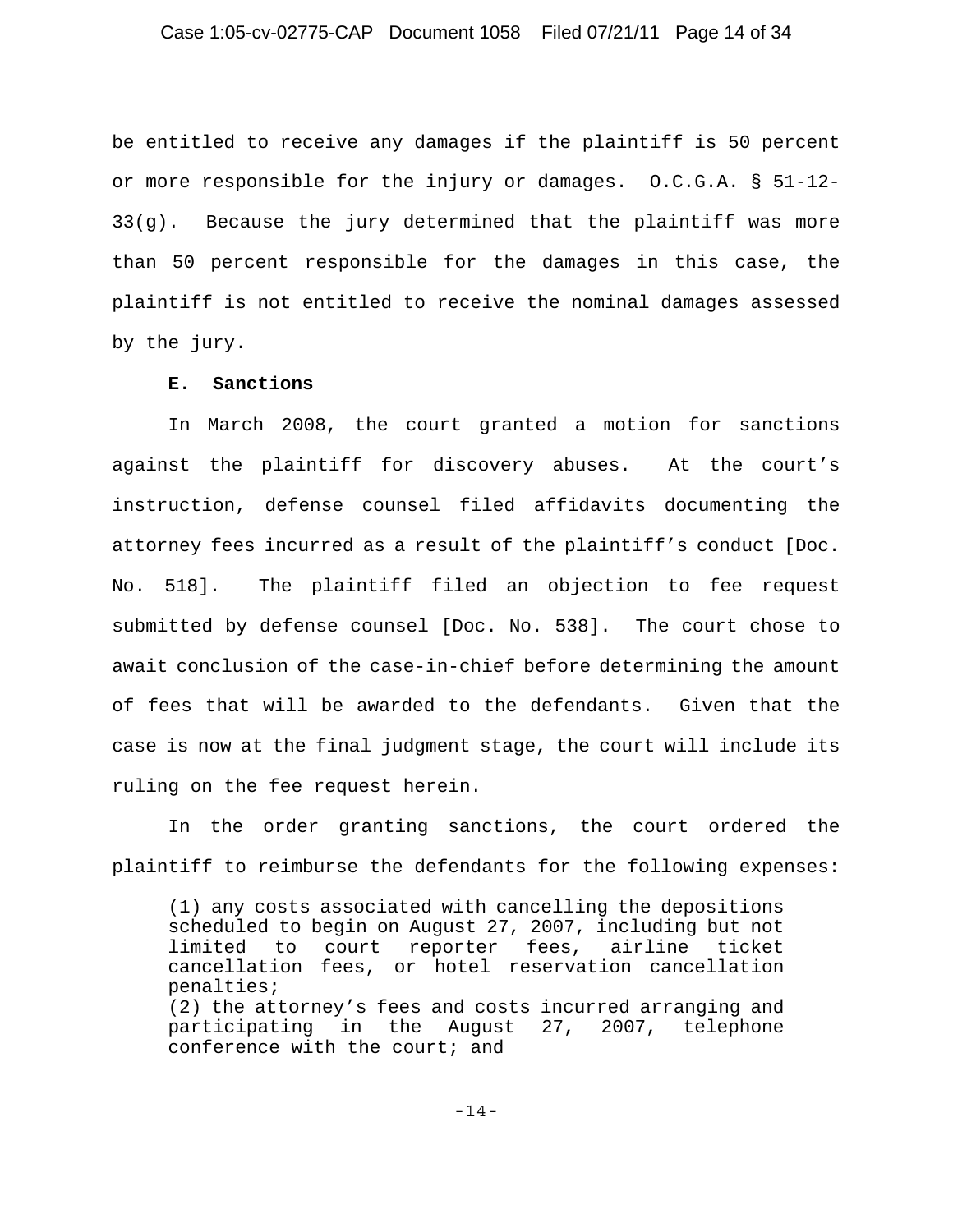(3) the attorney's fees and costs incurred in bringing the instant motion for sanctions.

[Doc. No. 506]. The court further ordered that the

sanctions shall not include attorney's fees incurred in connection with reviewing the documents produced on April 24, 2007, as that review would have occurred regardless of the timing of the production and was beneficial to the defendants in preparing for the eventual depositions of the plaintiff's experts.

[Doc. No. 506].

 In order to determine the proper amount of attorney's fees to be awarded as Rule 37 sanctions, the court will apply the lodestar method. See Smith v. Atlanta Postal Credit Union, 350 Fed.Appx. 347 (11th Cir. 2009). The lodestar method requires the court to multiply "the number of hours reasonably expended on the litigation . . . by a reasonable hourly rate." Hensley v. Eckerhart, 461 U.S. 424, 433 (1983). The lodestar method requires "[t]he fees applicant [to] produce satisfactory evidence that the requested rate is in line with prevailing market rates." Loranger v. Stierheim, 10 F.3d 776, 781 (11th Cir. 1994).

In this case, the defendants have submitted affidavits from three attorneys setting forth billing rates as follows:

Elizabeth B. Davis (\$395/\$405)

Bradley C. Skidmore (\$350/\$360)

Andrea M. Booher (\$255/\$260)

[Doc. No. 518]. While the plaintiff objects to the billing rates on the grounds that the rates are higher than other defense counsel

-15-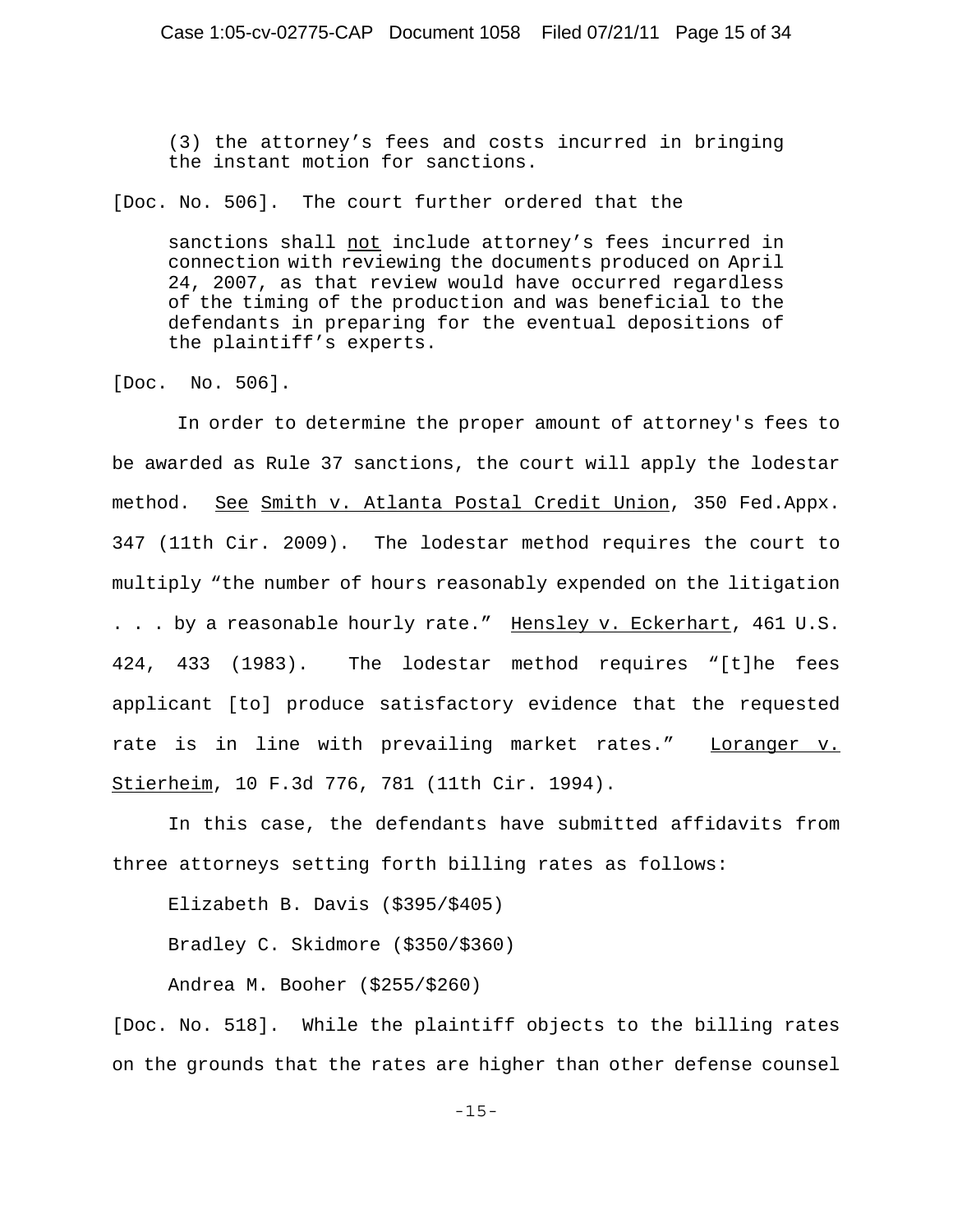## Case 1:05-cv-02775-CAP Document 1058 Filed 07/21/11 Page 16 of 34

charged in the same case and because there is an arbitrary change in the rate. In reply, the defendants explain that Lakeside and Chatham were uninsured entities and that defense counsel representing other parties in the litigation were employed by insurance companies at discounted rates. Also, the defendants justify the increase in the fee award (\$10 for Davis and Skidmore, \$5 for Booher) as the annual firm-wide fee increase that occurs on October 1.

 The Eleventh Circuit has held that a district court may use its own discretion and expertise to determine the appropriate hourly rate to apply for an attorney's fee award. See Loranger, 10 F.3d at 781; Norman v. Housing Authority of City of Montgomery, 836 F.2d 1292, 1303 (1988). In considering prevailing billing rates in Atlanta for the time period at issue, the court concludes that the rates charged were somewhat excessive. Accordingly, the court will base the fee award on the following rates:

Elizabeth B. Davis (\$325/\$335) Bradley C. Skidmore (\$280/\$290) Andrea M. Booher (\$195/\$205)

Next the court will analyze the number of hours expended by each attorney and determine (1) whether the tasks fall into the categories designated for reimbursement by the court in the March 19, 2008 order [Doc. No. 506], and (2) whether the time expended on the reimbursable tasks was reasonable.

-16-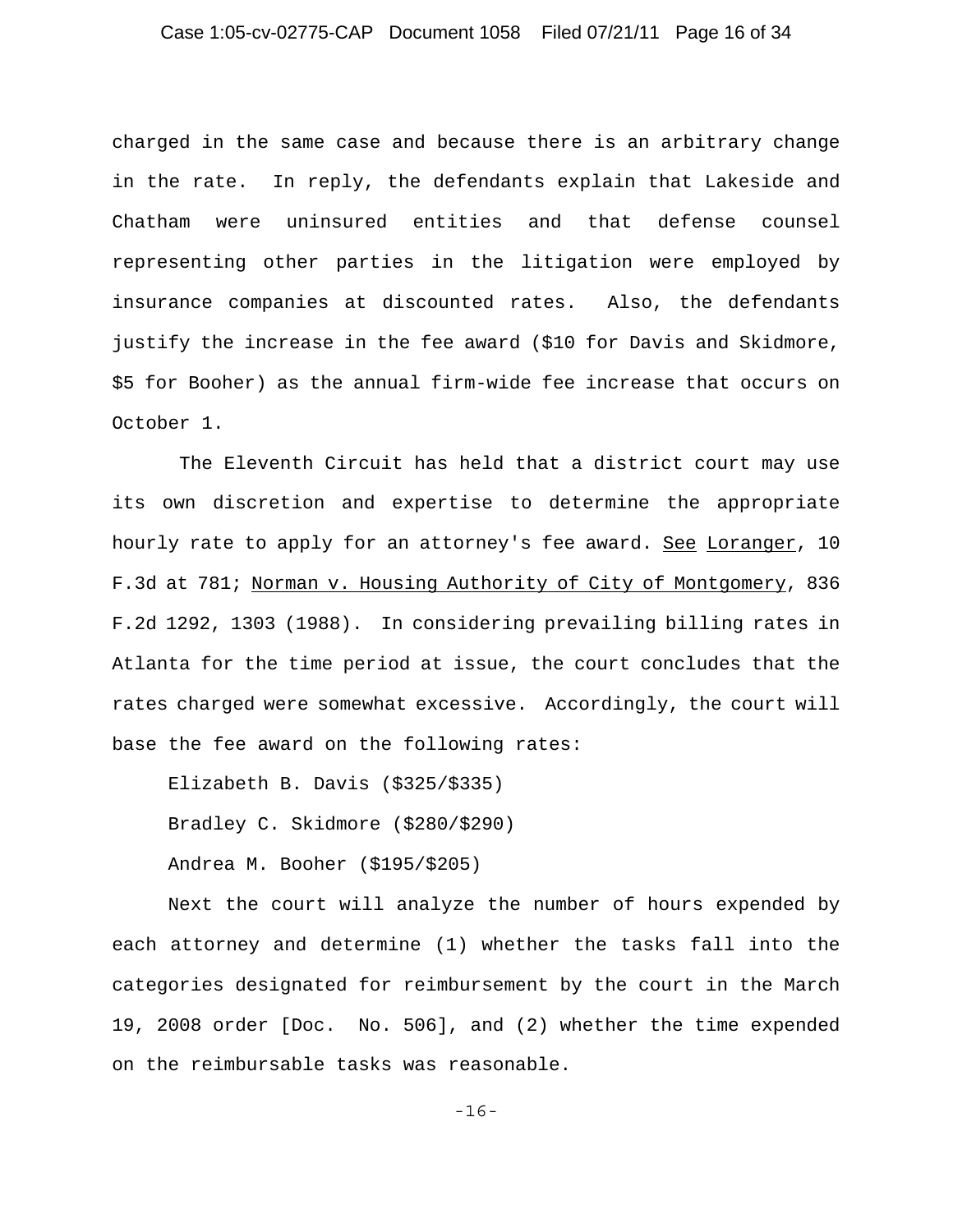# Case 1:05-cv-02775-CAP Document 1058 Filed 07/21/11 Page 17 of 34

On August 24, 2007, Davis billed 2.5 hours for reviewing correspondence from plaintiff's counsel regarding the delivery of the last minute document production and discussing this with other counsel. On the same date, Skidmore billed 2.5 hours for receipt and review of the last minute document production and discussions with other counsel on how to address the issue with the court. Because the court has specifically excluded review of the documents from the category of reimbursable expenses, the claimed activities for August 24 are overly inclusive. The court finds that discussions among counsel regarding strategy for addressing the issues with the court are reimbursable and the reasonable amount of time for these discussions is 1 hour each for Davis and Skidmore.

On August 26, 2007, Skidmore billed 1.3 hours for review of authorities and discussions with other counsel. On the same date, Davis billed 0.4 hours for discussions with other counsel regarding strategy for addressing the discovery issues with the court. The court finds tasks to be reimbursable, but the time spent was excessive. Accordingly, Skidmore will be afforded 0.5 hours and Davis will be afforded 0.2 hours.

On August 27, 2007, Davis billed 1.8 hours for discussions with other counsel and research related to sanctions. On the same date, Booher billed 4.5 hours for the telephone conference with the court, telephone conference with other defense counsel, and research related to the motion for sanctions and relief available. Also on

-17-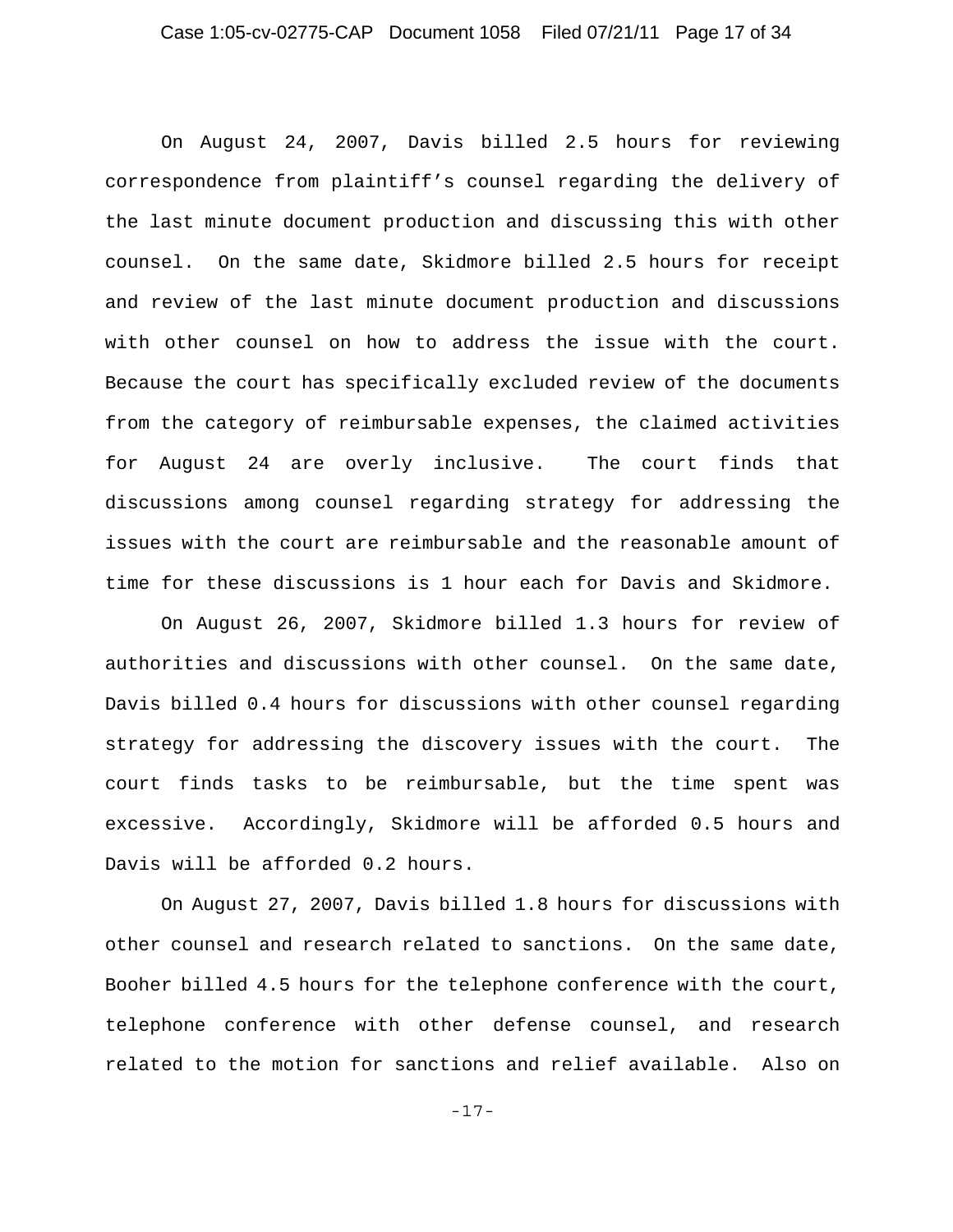## Case 1:05-cv-02775-CAP Document 1058 Filed 07/21/11 Page 18 of 34

August 27, 2007, Skidmore billed 3.2 hours for conferring with other defense counsel, participating in the telephone call with the court, discussing strategy for filing the motion for sanctions, and beginning work on the motion. These tasks are reimbursable, but the time spent is excessive. Accordingly, the court reduces the amount for each attorney to the following: Davis 0.5 hours, Skidmore 1.2 hours, and Booher 2 hours.

On August 28, 2007, Booher billed 7.5 hours for continued research, drafting, and analysis for motion for sanctions and continued review of the expert documents. On the same date, Skidmore billed 3.9 hours for continued work on the motion for sanctions and reviewed and responded to correspondence from defense counsel. Also on August 28, 2007, Davis billed 5.5 hours for review of the document production, discussion with other counsel and review and revision of the motion for sanctions. Because the court has specifically excluded review of the documents from the category of reimbursable expenses, the claimed activities for August 28 are overly inclusive. The court finds that research, drafting, analyzing, and revising the motion for sanctions are reimbursable tasks. Also reimbursable is the time spent on correspondence to and from other defense counsel on the issue of the sanctions motion. The reasonable amounts of time for these tasks for each attorney is as follows: Davis 1.5 hours, Skidmore 2 hours, Booher 2.2 hours,

-18-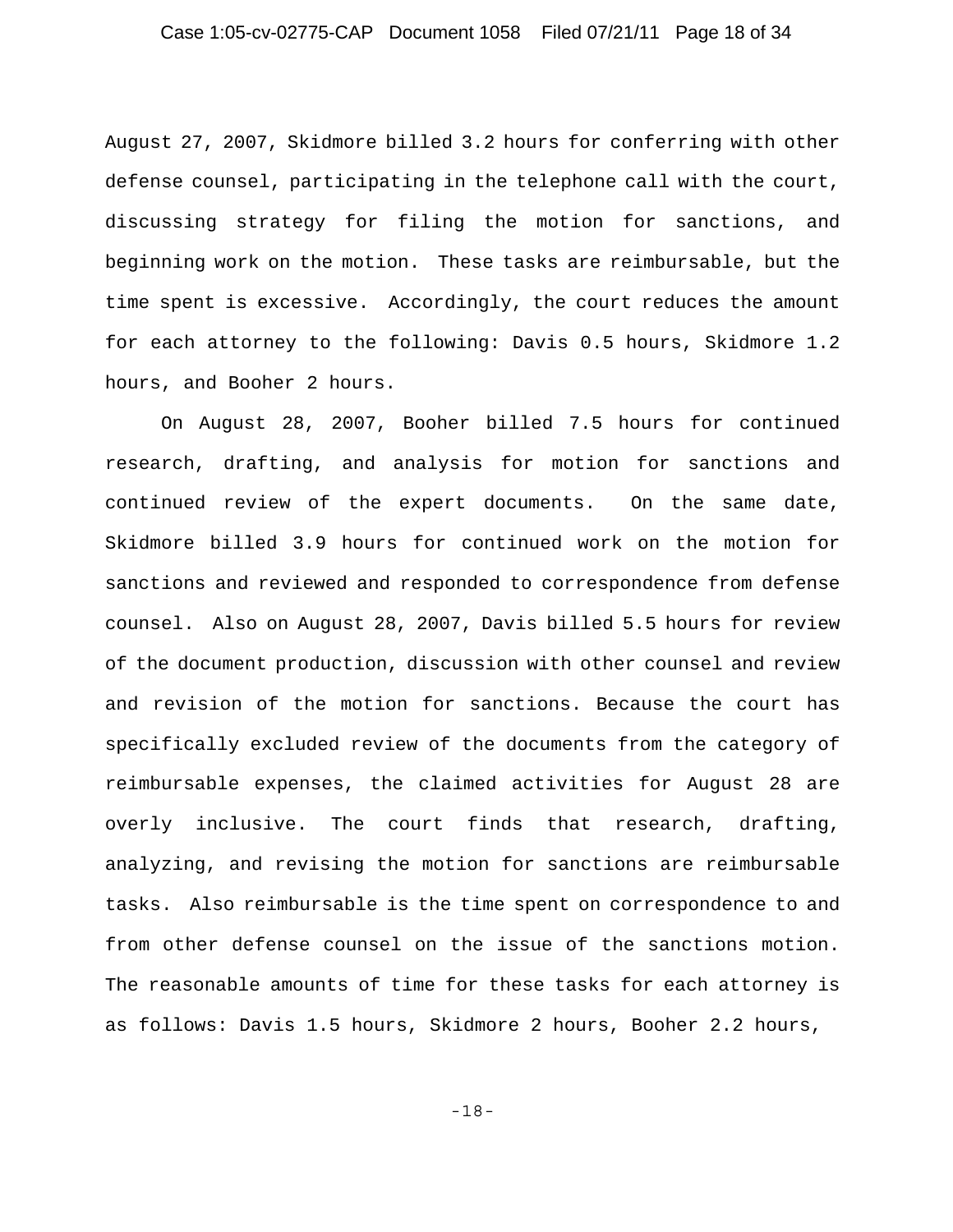On August 29, 2007, Davis billed 4.4 hours for reviewing correspondence from and having discussions with plaintiff's counsel regarding issues associated with the motion for sanctions and revising the motion for sanction and supporting brief. On the same day, Skidmore billed 4.5 hours for working on the motion for sanctions and reviewing and drafting a response to correspondence with the plaintiff's counsel. And also on August 29, 2007, Booher billed 9 hours for continued research and analysis related to the motion for sanctions, continued review of the documents produced, review of correspondence from the plaintiff's counsel and revision of the responsive letter. Because the court has specifically excluded review of the documents from the category of reimbursable expenses, Booher's claimed activities for August 29 are overly inclusive. Review and draft of correspondence related to the motion for sanctions and work on the motion itself is reimbursable, but the court finds the time allotted to be excessive. Accordingly, the time will be reduced to the following: Davis 1.2 hours, Skidmore 1.7 hours, and Booher 1 hour.

On August 30, 2007, Davis billed 2.3 hours for review and response to correspondence from the plaintiff's counsel and other defense counsel related to the motion for sanctions, discussions with other counsel, and continued drafting and revising of the motion for sanctions and brief. On the same date, Skidmore billed 4.8 hours for review and analysis of comments by other defense

-19-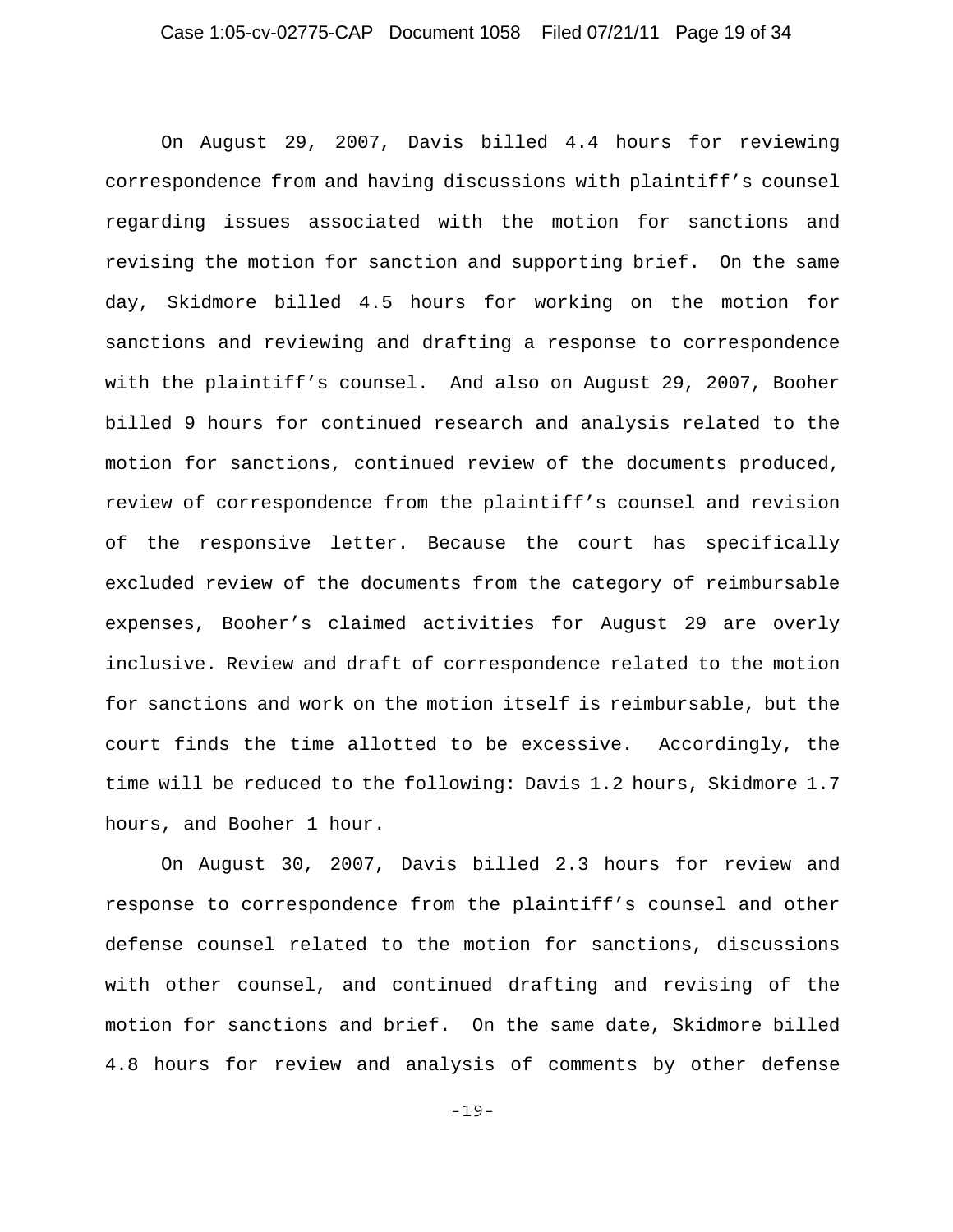## Case 1:05-cv-02775-CAP Document 1058 Filed 07/21/11 Page 20 of 34

counsel regarding the motion for sanctions and review of the documents produced by the plaintiff. Booher billed 6.5 hours for continued research on the motion for sanctions and for two telephone calls with other defense counsel. Because the court has specifically excluded review of the documents from the category of reimbursable expenses, Skidmore's claimed activities for August 30 are overly inclusive. Discussions, telephone calls, and review and drafting of the motion for sanctions are reimbursable, but the court finds the time allotted to be excessive. Accordingly, the time will be reduced to the following: Davis 1 hour, Skidmore 1.5 hours, and Booher 3 hours.

On August 31, 2007, Skidmore billed 1.5 hours for revision of the motion for sanctions. The court finds this task reimbursable and the time spent reasonable.

On September 4, 2007, Davis billed 1.1 for discussions with Skidmore and Booher regarding the motion for sanctions and review and response to correspondence from other defense counsel. On the same date, Skidmore billed 2.0 hours for work on issues for the motion for sanctions. The court finds these tasks are reimbursable, but the time spent is excessive. Accordingly, the time is reduced to 0.5 hours for Davis and 0.7 hours for Skidmore.

On September 6, 2007, Davis billed 0.7 hours for discussions with Booher regarding the motion for sanctions. On the same date, Skidmore billed 1.9 hours for a telephone call from another defense

-20-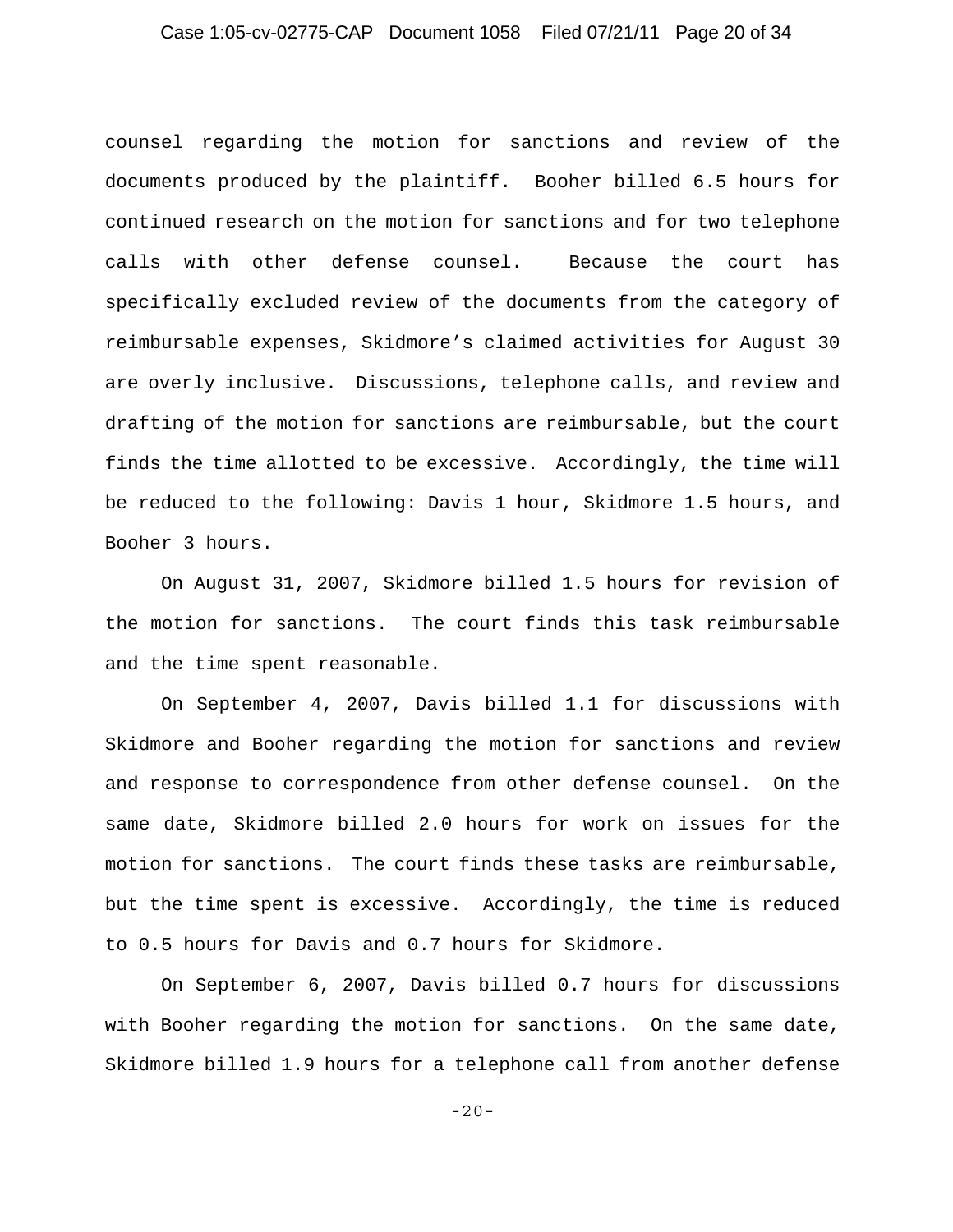## Case 1:05-cv-02775-CAP Document 1058 Filed 07/21/11 Page 21 of 34

counsel and conferring with Davis regarding the motion for sanctions. The court finds these tasks are reimbursable, but the time spent is excessive. Accordingly the times are reduced to the following: 0.3 for Davis and 0.5 for Skidmore.

On September 7, 2007, Davis billed 1.4 hours for review and analyzation of the motion for sanctions and supporting brief. On the same date, Skidmore billed 1.5 hours for work on the sanctions motion and review of case law. Also on September 7, Booher billed 6.7 hours for continued revisions to the motion for sanctions. The court finds these tasks are reimbursable, but the time spent is excessive. Accordingly, the time is reduced to the following: Davis 0.5, Skidmore 0.7, and Booher 1.2 hours.

On September 10, 2007, Skidmore billed 3.9 hours for review of correspondence and comments from other defense counsel for the sanctions motion, revisions to the motion, and other expert witness issues. Booher billed 4.0 hours for continued revisions to the motion for sanctions and the proposed scheduling order. Because "other expert witness issues" are not reimbursable tasks, Skidmore's claimed tasks for September 10 are overly excessive. Work on the sanctions motion and the proposed scheduling order are reimbursable, but the time spent is excessive. Accordingly the time is reduced to the following: Skidmore 1 hour and Booher 1 hour.

On September 11, 2007, Davis billed 1.2 hours, Skidmore billed 2.2 hours and Booher billed 3.5 hours. All three attorneys worked

-21-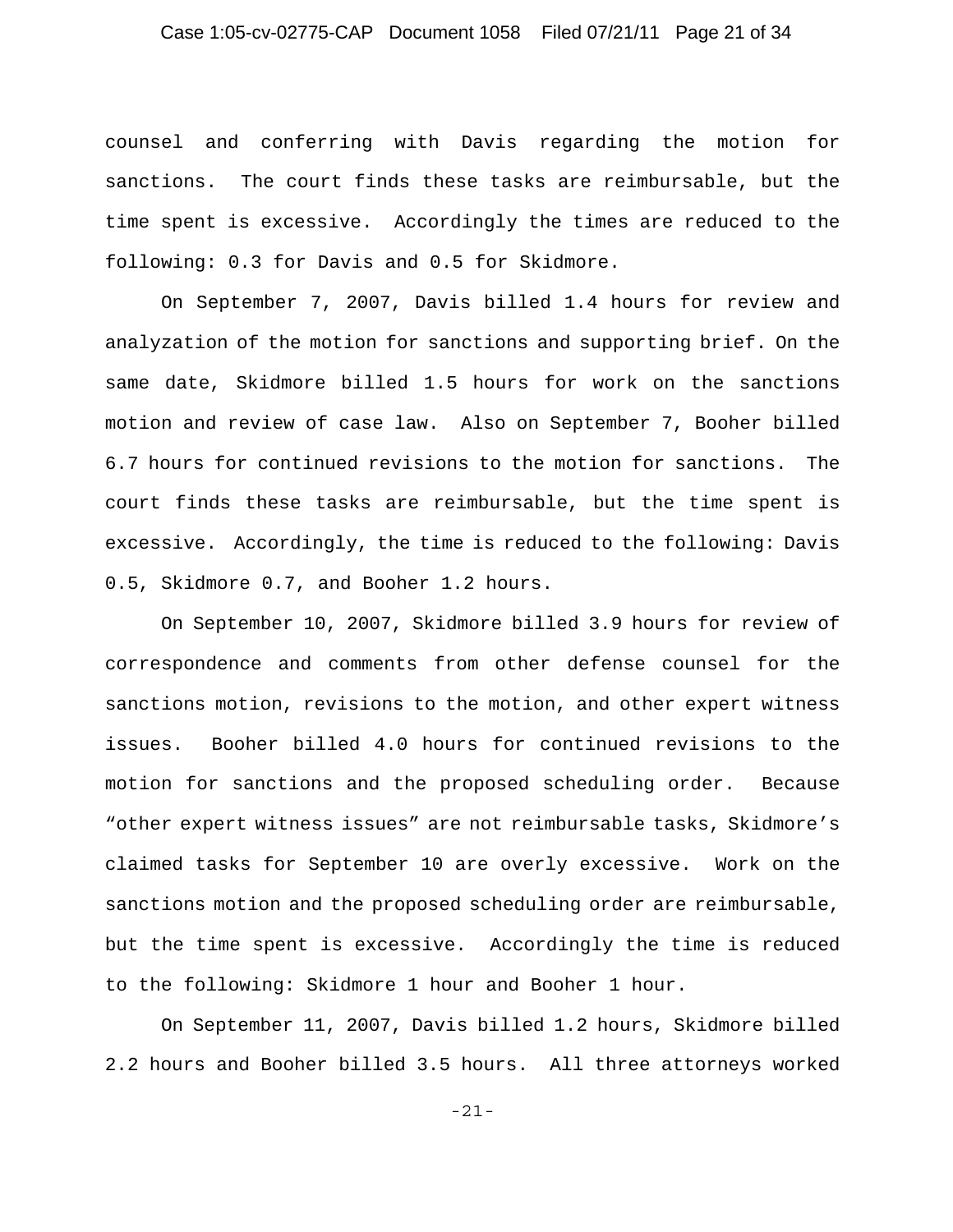## Case 1:05-cv-02775-CAP Document 1058 Filed 07/21/11 Page 22 of 34

at finalizing the motion for sanctions. Given the vast amount of time spent on this motion in prior days, the court finds these additional expenditures of time unnecessary and therefore not reimbursable.

On October 1, 2007, Davis billed 1.8 hours for consideration of issues raised in the plaintiff's response to the motion for sanctions as well as discussions with other defense counsel regarding the response. On the same date, Skidmore billed 0.7 hours for review of the plaintiff's response and research related thereto, and Booher billed 1 hour for the same tasks. The court finds these tasks to be reimbursable and the time spent reasonable.

On October 2, 2007, Davis billed 0.8 hours for work on the response to the plaintiff's response and Skidmore billed 0.6 hours to address issues for sanctions motion. Because the sanctions motion was completed at the time, Skidmore's time will not be allowed. Davis's work on replying to the plaintiff's response is a reimbursable task, and the time spent is reasonable.

On October 12, 2007, Booher billed 3.3 hours for research and review in preparation for drafting the reply brief regarding the sanctions motion. The court finds this task reimbursable, but the time spent was excessive. Accordingly, these hours are reduced to 1.5 hours.

On October 16, 2007, Booher billed 8.5 hours for continued work on drafting the reply brief and preparing the revised scheduling

-22-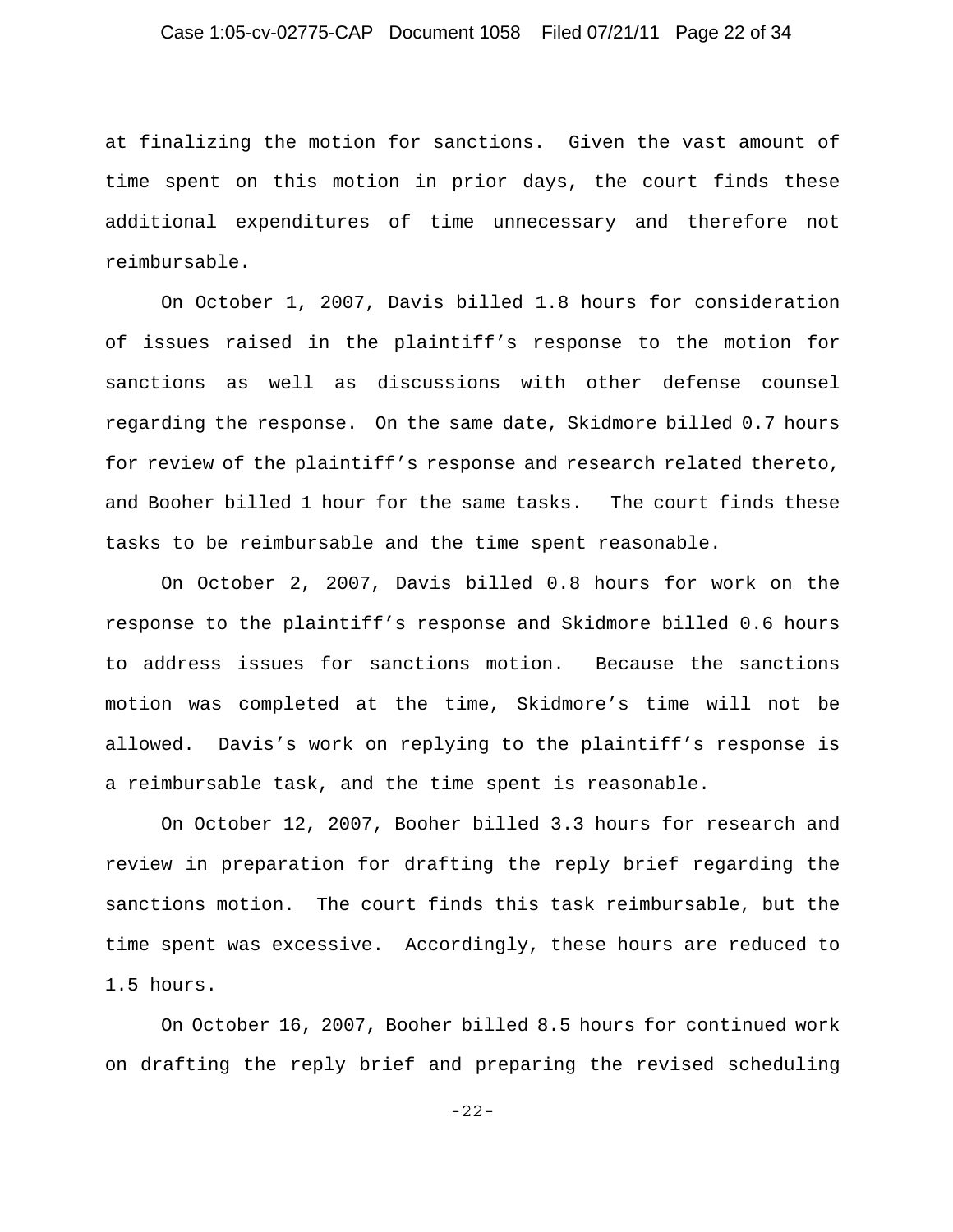## Case 1:05-cv-02775-CAP Document 1058 Filed 07/21/11 Page 23 of 34

order. The court finds these tasks reimbursable, but the time spent was excessive. Accordingly, these hours are reduced to 2.5 hours.

On October 17, 2007, Davis billed 0.9 hours for review and revision of the reply brief. The court finds this task to be reimbursable, and the time spent was reasonable.

On October 18, 2007, Davis billed 1.7 hours for review and response to correspondence from other defense counsel regarding the reply brief, revision of the brief to incorporate comments, and discussions with other defense counsel. On the same date, Booher billed 1.3 hours for drafting the affidavit regarding the document production at Grossman's deposition. The court finds these tasks to be reimbursable and the time spent reasonable.

On October 19, 2007, Skidmore billed 1.3 hours for revision and editing the reply brief. While this is a reimbursable task, the court finds that the time allowed for the brief in prior days was sufficient to complete the task. Accordingly, Skidmore's 1.3 hours on October 19 will not be reimbursed.

On October 22, 2007, Booher spent 0.3 hours reviewing the plaintiff's motion for leave to file a surreply. The court finds this task reimbursable and the time spent reasonable.

Based on the reasonable billable rate and the reasonable time spent for the reimbursable tasks, the court finds the fee award

-23-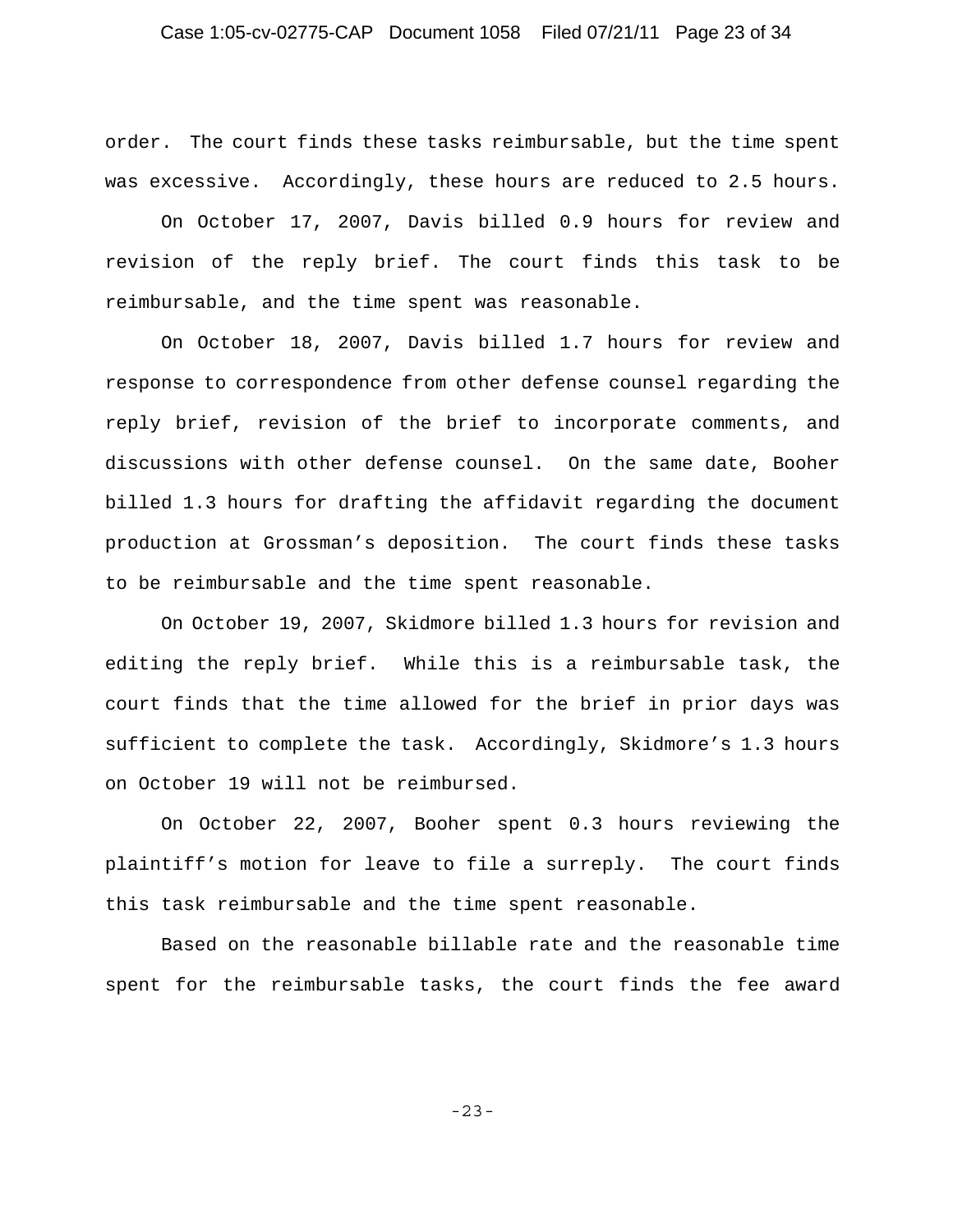total to be  $$11,570.50.^2$  Accordingly, the plaintiff shall pay to counsel for defendants Lakeside and Chatham \$10,947.50 as sanctions for discovery abuses pursuant to Rule  $37.^3$ 

### **II. Defendants Day and Peachtree**

The remaining issues as to Defendants Peachtree and Day are addressed in those defendants' motion for judgment [Doc. No. 1027], motion to withdraw the motion for judgment and a new motion for judgment [Doc. No. 1049], and motion to supplement the motion to withdraw [Doc. No. 1051].

On November 9, 2010, Peachtree and Day filed a motion for judgment on the jury's verdict pursuant to Federal Rule of Civil Procedure 54(b) [Doc. No. 1027]. The plaintiff filed a brief in opposition [Doc. No. 1032]. However, in a letter dated December 28, 2010, counsel for Peachtree notified the court that Peachtree, Day, and the plaintiff had reached an agreement to resolve all outstanding matters among these three parties. As a result, on

 $2$  This total results from the following calculations: Davis 6.7 hours X \$325 (pre-October 1 rate)+ 5.2 hours X \$335 (October 1 and beyond rate); Skidmore 12.3 hours X \$280 + 0.7 hours X \$290; Booher 10.4 hours X \$195 + 6.6 hours X \$205.

 $3$  The court notes that the plaintiff has retained new counsel since the time the motion for sanctions was granted. The plaintiff takes the position that the fee award should be against its former counsel. The plaintiff cites no authority for this assertion. Accordingly, the judgment regarding sanctions shall be against the plaintiff. To the extent the plaintiff seeks reimbursement from its former counsel, that issue is beyond the scope of this litigation.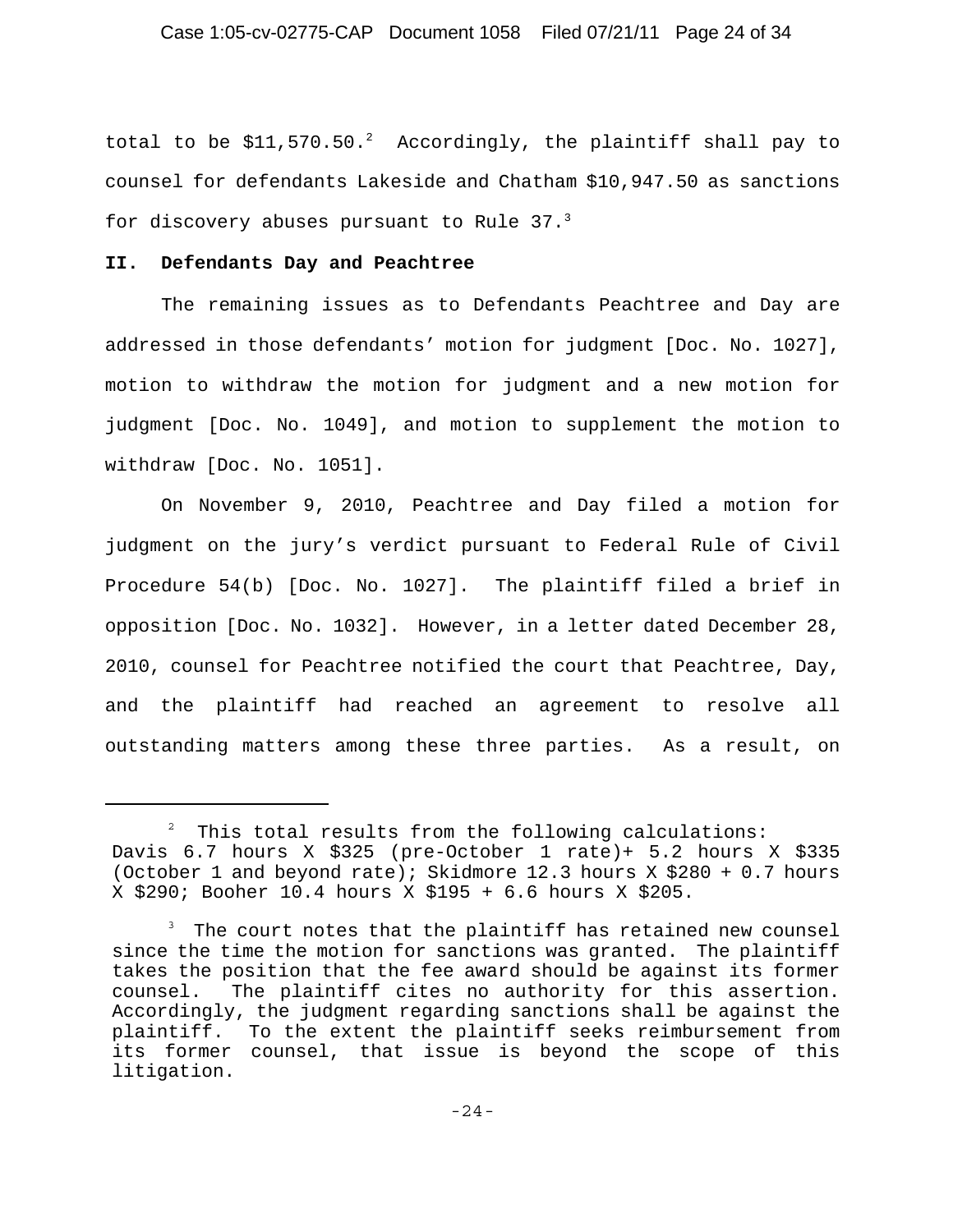April 6, 2011, Peachtree filed a motion to withdraw its original motion for judgment and sought entry of a judgment to which there has been no objection or opposition by the plaintiff. Additionally, Day and Peachtree filed a motion to supplement the prior motion to include a fully executed agreement among the three parties.

The motion to withdraw [Doc. No. 1049] and the motion to supplement [Doc. No. 1051] are GRANTED. The original motion for judgment [Doc. No. 1027] is HEREBY WITHDRAWN, and the clerk is DIRECTED to terminate the pending status of that motion.

The court has read and considered the second request for entry of judgment as well as the fully executed agreement between Peachtree, Day, and the plaintiff [Doc. Nos. 1049 and 1051]. Because the same issues of apportionment of damages addressed above is applicable to Day and Peachtree, infra, Part I.D., the court finds that the plaintiff is not entitled to receive the nominal damages awarded by the jury as to Day and Peachtree. The court will direct entry of final judgment as to these two defendants along with the other remaining defendants at the conclusion of this order.

### **III. Defendant Crabapple**

On September 27, 2010, a few days before the start of trial, the court granted Defendant Crabapple's motion to withdraw its answer and defenses on the ground that Crabapple no longer has assets upon which to rely in order to defend against this action [Doc. No. 967]. On October 5, 2010, the clerk entered default

-25-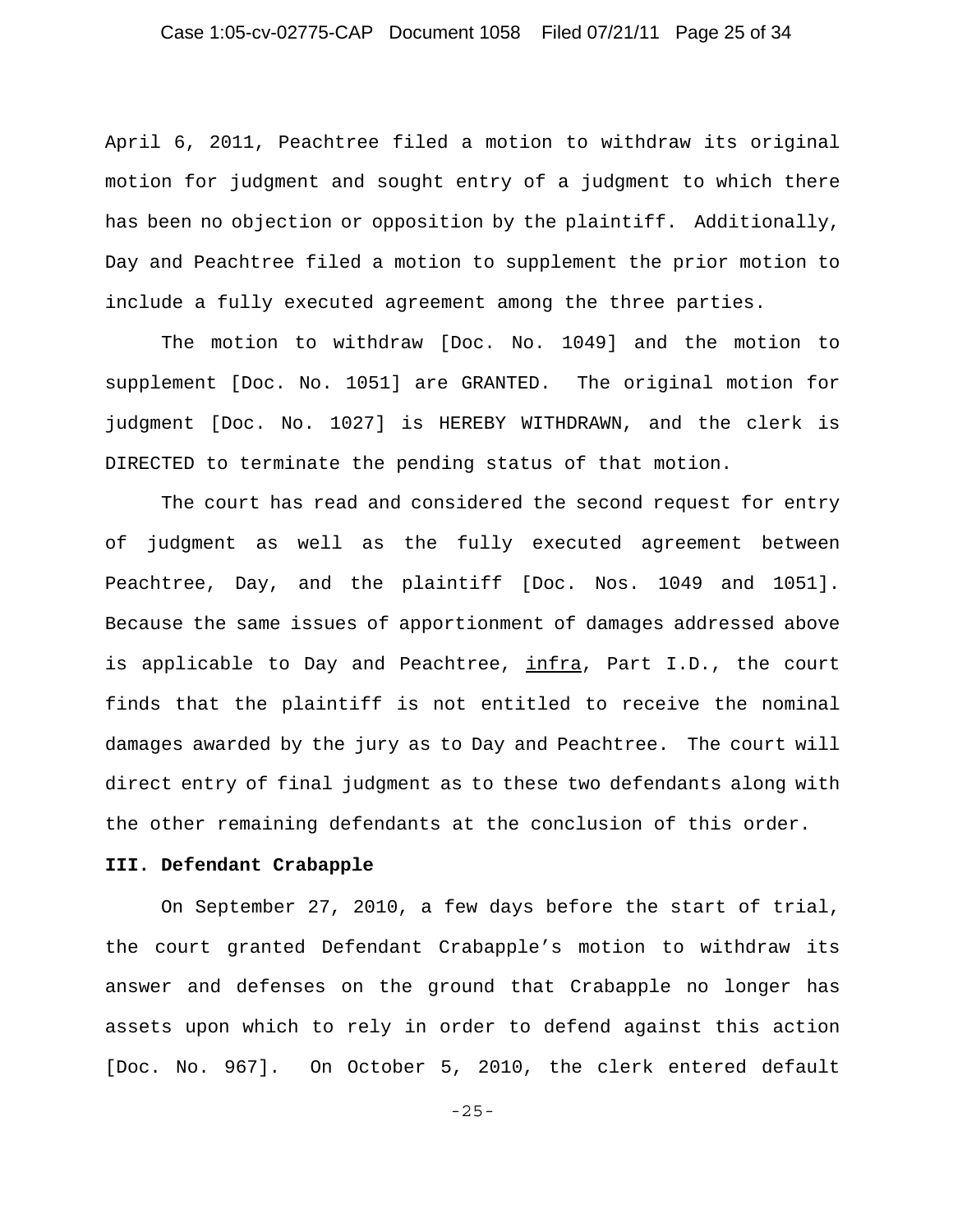## Case 1:05-cv-02775-CAP Document 1058 Filed 07/21/11 Page 26 of 34

against Crabapple. The plaintiff now seeks a default judgment against Crabapple.

Because Crabapple has admitted all allegations of liability as to the claims asserted against it in the complaint, the issue before the court is what relief will be afforded the plaintiff as to Crabapple. The plaintiff seeks injunctive relief, civil penalties, and attorneys fees for Crabapple's violations of the CWA. Additionally, the plaintiff seeks judgment for nominal damages, attorneys fees, and punitive damages against Crabapple for the claims of nuisance, trespass, negligence, negligence per se, riparian rights, and attorney fees pursuant to O.C.G.A. § 13-6-11.

### **A. Clean Water Act Claims**

Pursuant to the Clean Water Act, the plaintiff seeks a remedial injunction that would require Crabapple to restore the aquatic ecosystems within Mountain Park. The plaintiff proposes three options for the physical removal of the sediment from Lakes Cherful and Garrett and the creek channels entering Lake Garrett. Alternatively, the plaintiff requests that the court order Crabapple to allocate an amount of money consistent with one of the proposed options for removal of the sediment in the lakes and to restore the creek channels.

Given the evidence at trial regarding the historic amounts of sediment in the plaintiff's lakes, placing the responsibility on Crabapple for removing all the sediment is inequitable.

-26-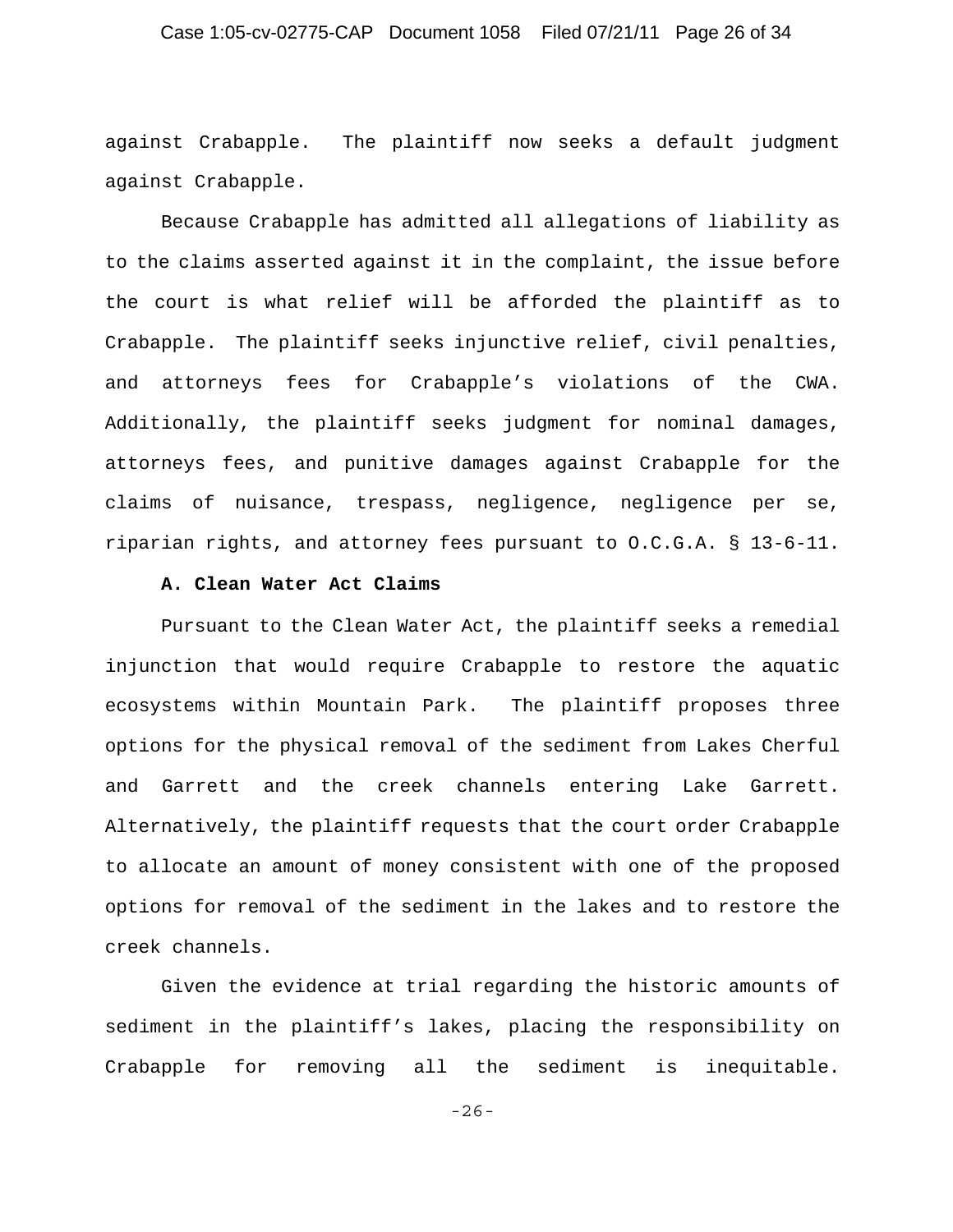## Case 1:05-cv-02775-CAP Document 1058 Filed 07/21/11 Page 27 of 34

Furthermore, in light of the jury's findings regarding negligence and causation by defendants other than Crabapple, responsibility for at least some portion of the sediment in the plaintiff's lakes is attributable to other defendants. Therefore, the court will not impose injunctive relief in the form of remediation for the whole of the situation in the plaintiff's lakes.

Of the alternatives proposed by the plaintiff's expert Mark LaRue, which would result in the complete removal of the sediment in the lakes, both alternatives two and three would cost approximately \$800,000. The court will use this figure as the basis for reaching an amount of money that it will order Crabapple to allocate for remediation of the plaintiff's lakes streams and wetlands.

In light of the evidence of historic amounts of sediment in the plaintiff's lakes dating back to the 1950s, the court finds that the defendants collectively can be held accountable for no more than 20% of the sediment removal. As to the portion that should be attributed to Crabapple, the relatively small scope of the development leads the court to conclude that Crabapple's contribution to the sediment amount is less than 2% of the total. Accordingly, the court will order Crabapple to allocate funds in the amount of \$15,920.

As to civil penalties to be assessed against Crabapple, the court finds that the economic circumstances of Crabapple mean that

-27-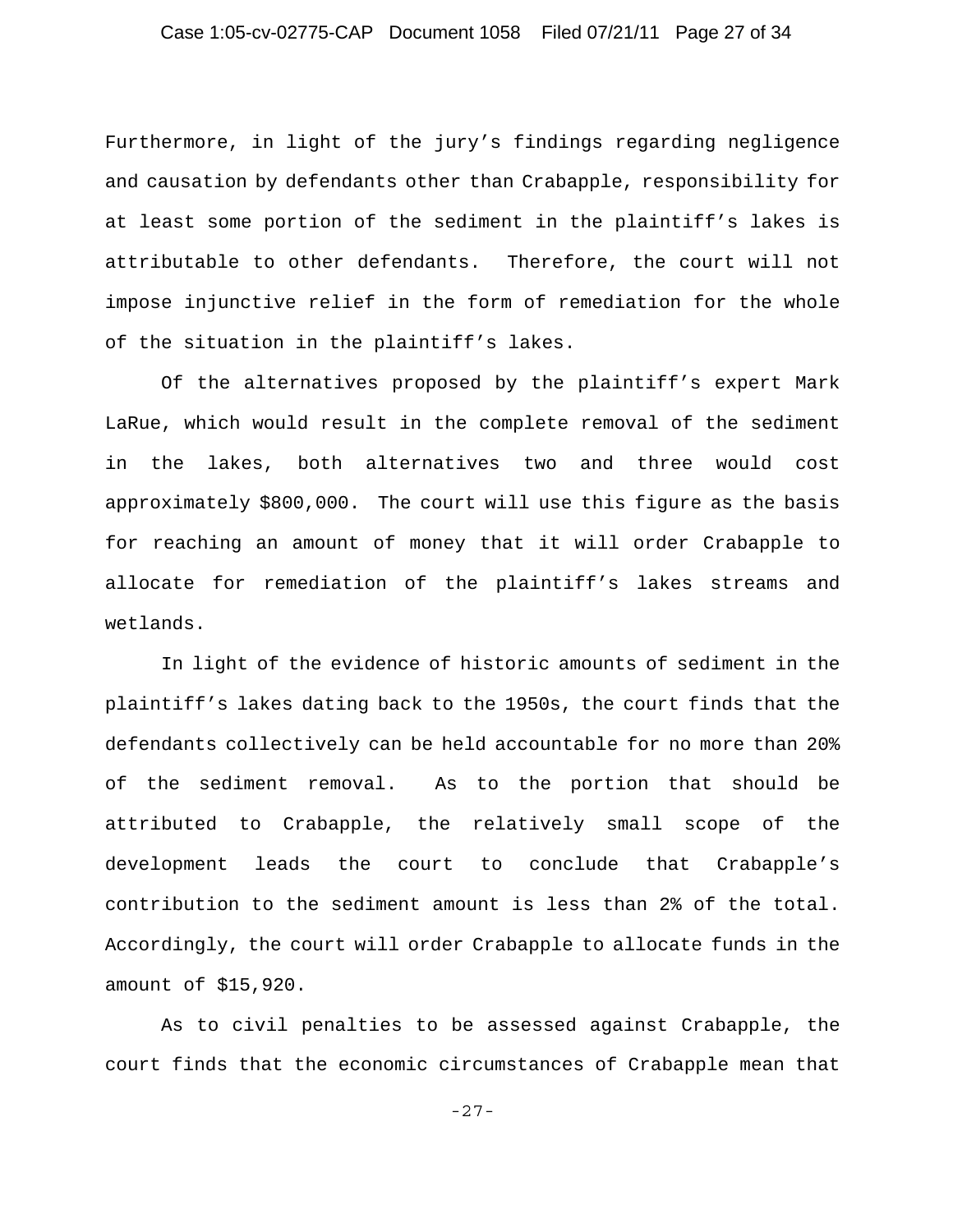## Case 1:05-cv-02775-CAP Document 1058 Filed 07/21/11 Page 28 of 34

any order for civil penalties would be meaningless. Accordingly, the court reduces the daily amount of civil penalties assessed against Crabapple to \$0.

As set forth above, the CWA provides, "The court, in issuing any final order in any action brought pursuant to this section, may award costs of litigation (including reasonable attorney and expert witness fees) to any prevailing or substantially prevailing party, whenever the court determines such award is appropriate." 33 U.S.C. § 1365(d). Here, Crabapple has admitted liability for violations of the CWA. Therefore, the plaintiff is the prevailing party with respect to those claims against Crabapple. The plaintiff has submitted a fee declaration to support an award of attorney fees and litigation against Crabapple in the amount of \$188,495.78. Because there has been no challenge to the reasonableness of these fees, the court will award the entire amount to the plaintiff.

### **B. State Law Claims**

Because default against Crabapple has been entered, liability for all the state law claims has been admitted. This case, however, is somewhat unusual in that a jury rendered a verdict which assessed the level of fault as to the plaintiff, the litigating defendants, the settling defendants, and Crabapple. The jury assigned 2.5% of the fault to Crabapple and 80.5% of the fault to the plaintiff. The court finds that this jury verdict overrides the admission of complete liability that resulted from the default. Accordingly,

-28-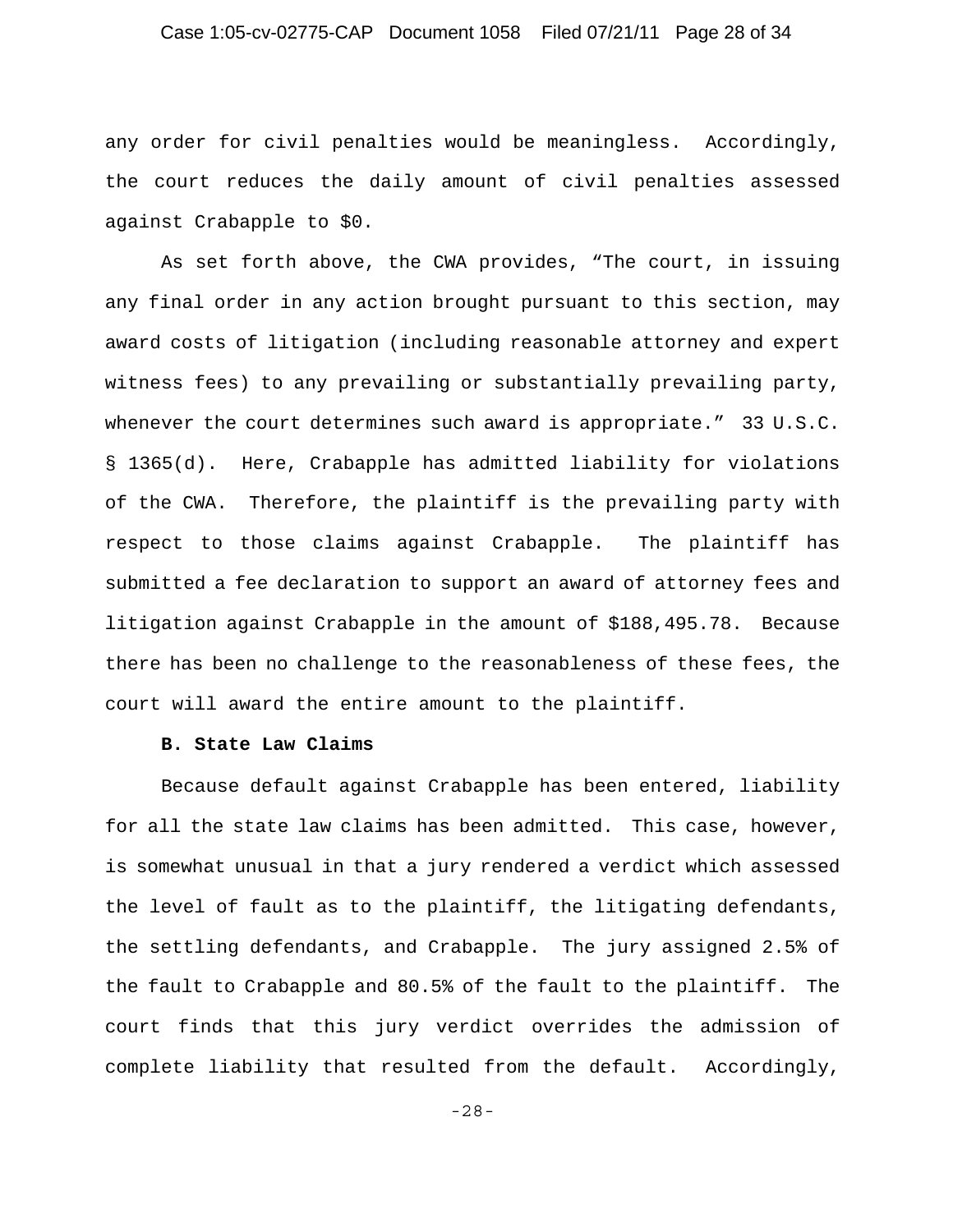## Case 1:05-cv-02775-CAP Document 1058 Filed 07/21/11 Page 29 of 34

pursuant to O.C.G.A. § 51-12-33(g), the plaintiff is entitled to receive no damages on the state law claims for injury to the plaintiff's property. Likewise, the plaintiff is not entitled to receive punitive damages based on the state law claims. Furthermore, the court finds that the high level (more than 50%) of fault assigned to the plaintiff by the jury, overrides the admission of liability as to the plaintiff's claim for attorney fees pursuant to O.C.G.A. § 13-6-11. Therefore, the court will not award damages to the plaintiff under this statute. Moreover, because the plaintiff is receiving the full of amount of attorney fees sought against Crabapple pursuant to the fee-shifting provision of the CWA, any award of attorney fees under O.C.G.A. § 13-6-11 would be duplicative.

#### **V. Rulings on Motions**

Based on the foregoing,

(1) the plaintiff's motion for permanent injunction, civil penalties and attorney fees [Doc. No. 1030] is GRANTED in part and DENIED in part;

(2) Day and Peachtree's motion to withdraw their prior motion for judgment [Doc. No. 1049-1] is GRANTED, and the clerk is DIRECTED to terminate the pending status of the initial motion for judgment [Doc. No. 1027];

(3) Day and Peachtree's subsequent motion for judgment [Doc. No. 1049-2] is GRANTED;

-29-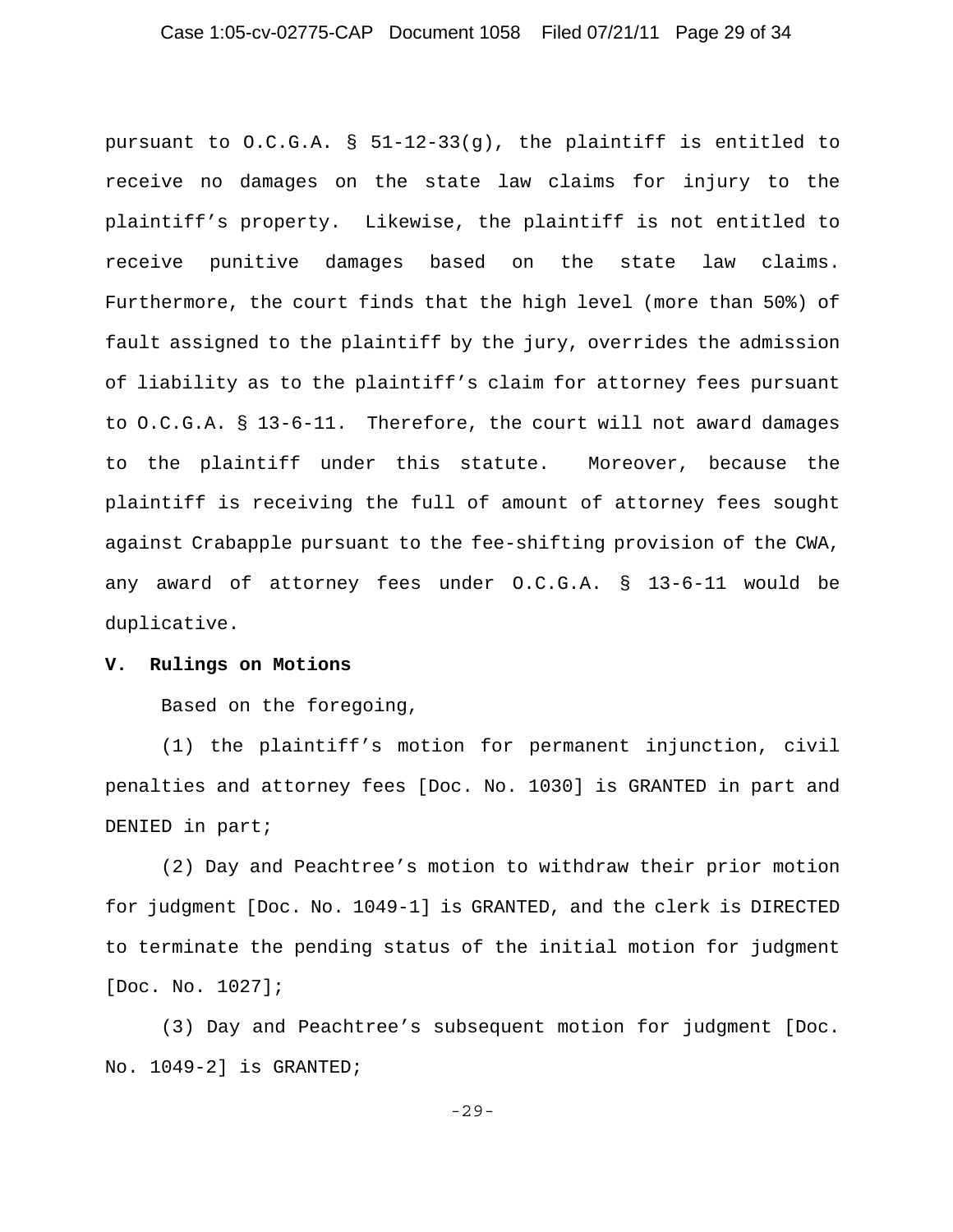(4) Day and Peachtree's motion to supplement the motion to withdraw [Doc. No. 1051] is GRANTED; and

(5) the plaintiff's motion for default judgment against Crabapple [Doc. No. 1031] is GRANTED.

#### **IV. Final Judgment**

This clerk is DIRECTED to enter final judgment as follows:

Lakeside at Ansley, LLC is not liable to the plaintiff on its claims for violations of § 404 of the Clean Water Act and the state law claims for negligence, expenses of litigation, or punitive damages. Lakeside at Ansley, LLC is liable to the plaintiff on its claims for violation of § 402 of the Clean Water Act, nuisance, continuing trespass, negligence per se, and violation of riparian rights. The plaintiff is not entitled to injunctive relief or attorney fees based on the Clean Water Act claims against Lakeside at Anlsey, LLC. Lakeside at Ansley, LLC is liable for civil penalties for the violations of the Clean Water Act in the amount of \$25,500, payable to the United States Treasury. Because of the jury's assessment of fault and Georgia law on the apportionment of damages, the plaintiff is not entitled to any damages on its claims for nuisance, continuing

-30-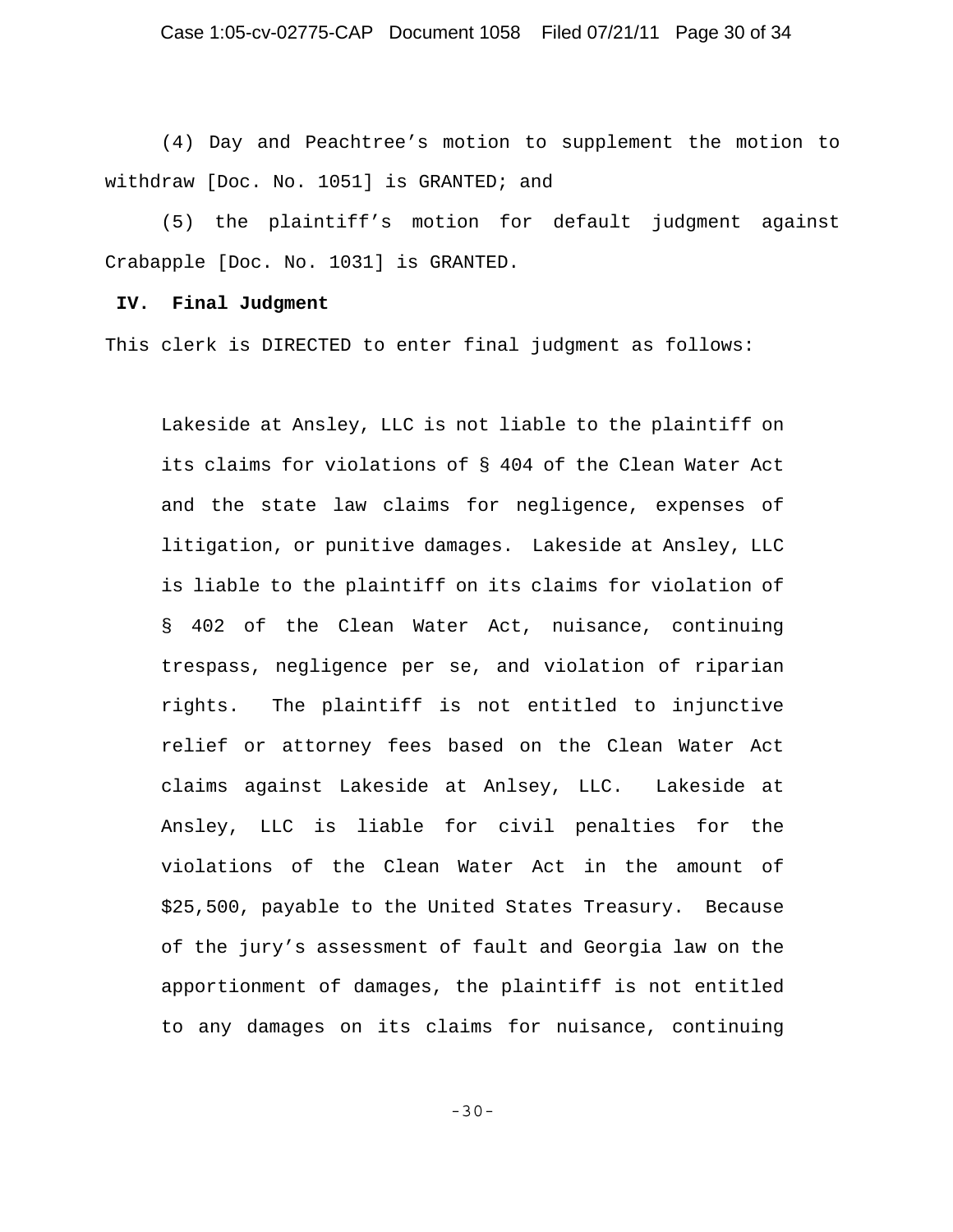trespass, negligence per se, or violation of riparian rights.

Chatham Holdings Corporation is not liable to the plaintiff on its claims for violations of § 404 of the Clean Water Act and the state law claims for negligence, punitive damages, or expenses of litigation. Chatham Holdings Corporation is liable to the plaintiff on its claims for violation of § 402 of the Clean Water Act, nuisance, continuing trespass, negligence per se, and violation of riparian rights. The plaintiff is not entitled to injunctive relief or attorney fees based on the Clean Water Act claims against Chatham Holdings Corporation. Chatham Holding Corporation is liable for civil penalties for the violations of the Clean Water Act in the amount of \$25,500, payable to the United States Treasury. Because of the jury's assessment of fault and Georgia law on the apportionment of damages, the plaintiff is not entitled to any damages on the claims for nuisance, continuing trespass, negligence per se, or violation of riparian rights.

Peachtree Residential Properties, Inc., is not liable to the plaintiff on its claims for violation of the Clean

-31-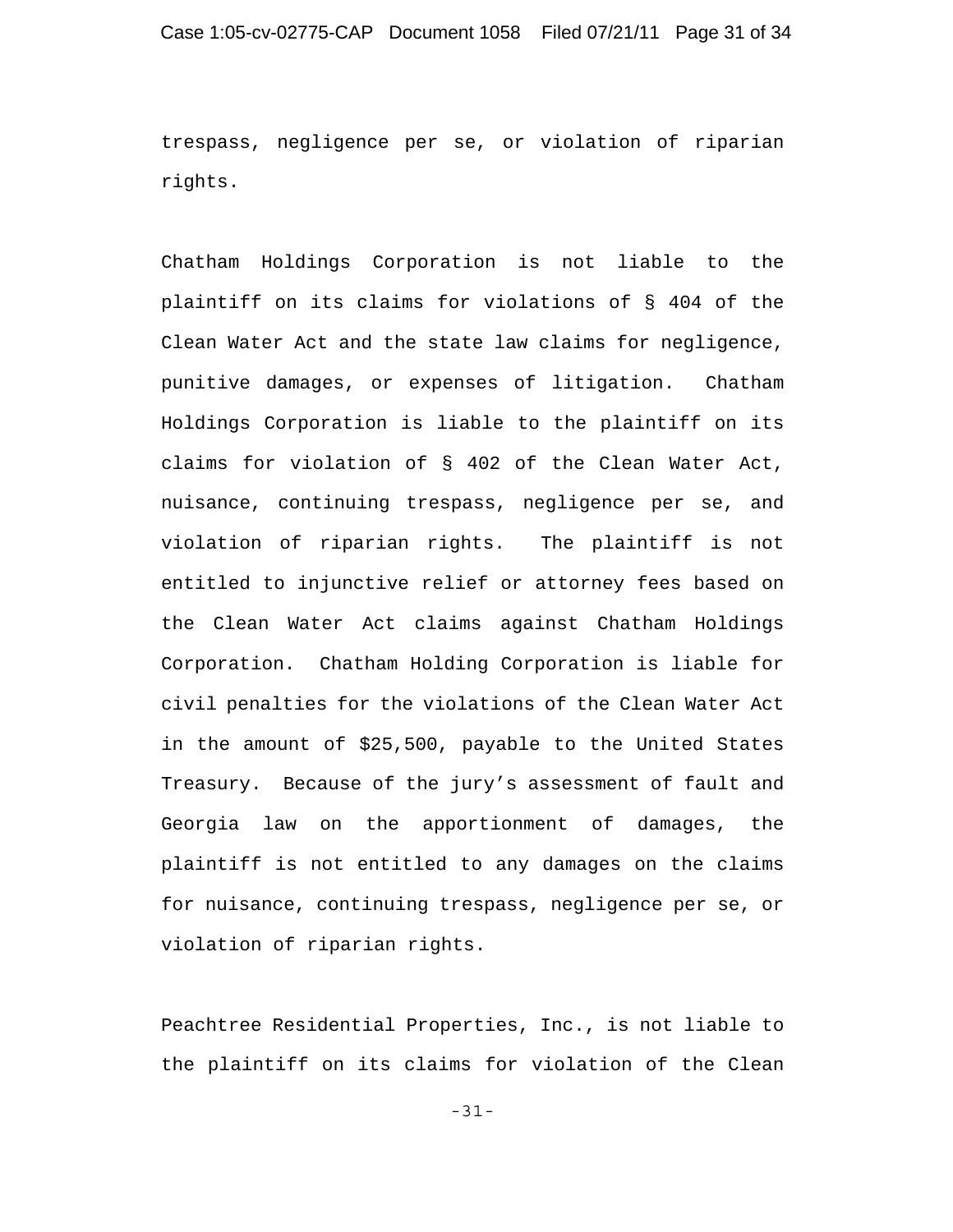Water Act, nuisance, continuing trespass, negligence, negligence per se, attorney fees, expenses of litigation, and punitive damages. Peachtree Residential Properties, Inc., is liable to the plaintiff for violation of the plaintiff's riparian rights. However, because of the jury's assessment of fault and Georgia law on the apportionment of damages, the plaintiff is not entitled to any damages on this claim.

Day Investments II, Inc., is not liable to the plaintiff on its claims for violation of the Clean Water Act, nuisance, continuing trespass, negligence, negligence per se, attorney fees, expenses of litigation, and punitive damages. Day Investment II, Inc., is liable to the plaintiff for violation of the plaintiff's riparian rights. However, because of the jury's assessment of fault and Georgia law on the apportionment of damages, the plaintiff is not entitled to any damages on this claim.

Crabapple Development and Investment Corporation is liable to the plaintiff on all claims based on the entry of default. With regard to injunctive relief, Crabapple Development and Investment Corporation is ORDERED to

-32-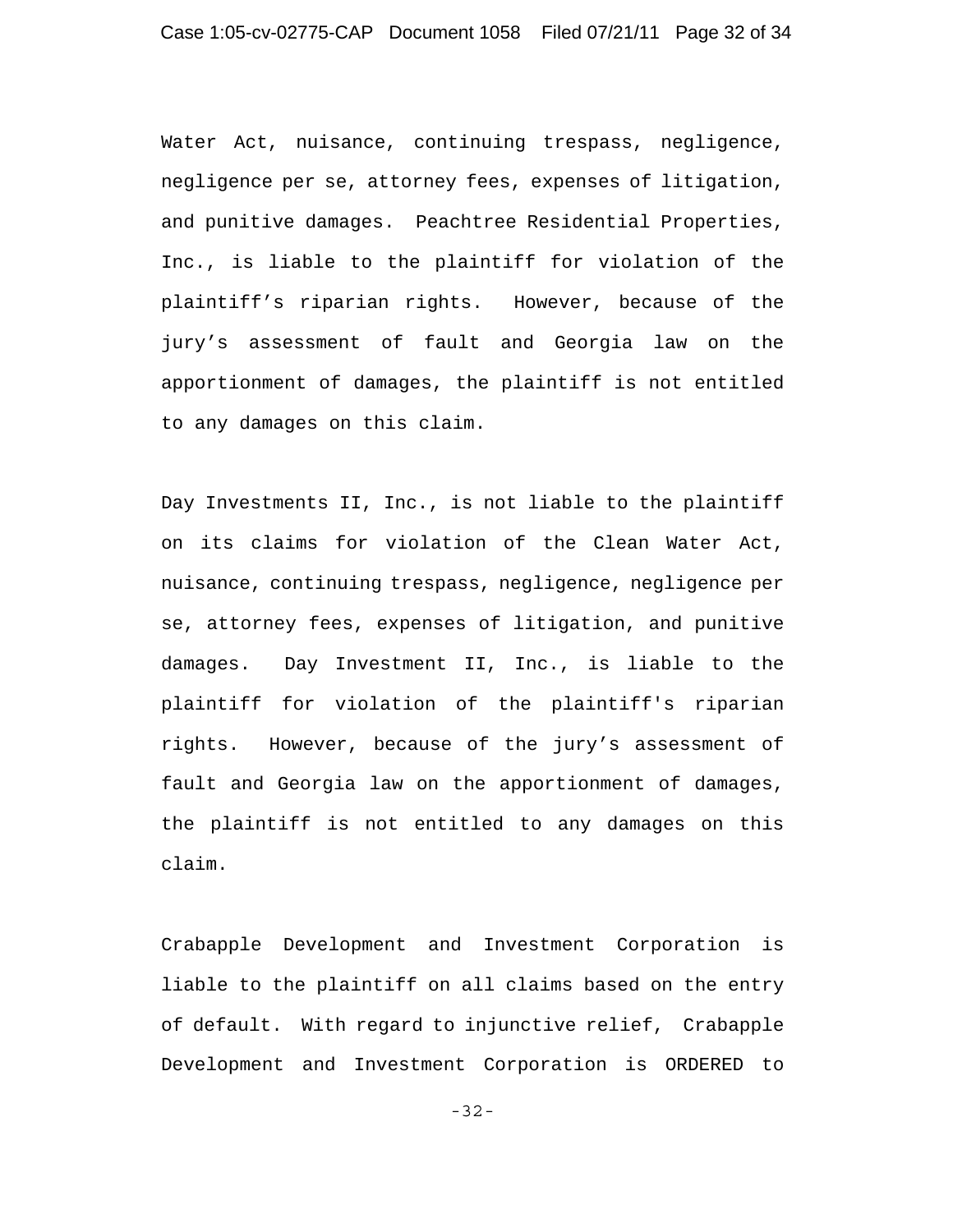allocate \$15,920 for use by the plaintiff for cleanup of the portion of sediment in the plaintiff's lakes and streambeds that is attributable to Crabapple. Crabapple Development and Investment Corporation, while liable for violations of the Clean Water Act, is assessed civil penalties in the amount of \$0. The plaintiff is awarded attorney fees and costs of litigation based on the Clean Water Act in the amount of \$188,495.78. Because of the jury's assessment of fault and Georgia law on the apportionment of damages, the plaintiff is not entitled to any damages on the claims for nuisance, continuing trespass, negligence, negligence per se, or violation of riparian rights. The plaintiff is not entitled to expenses of litigation or punitive damages.